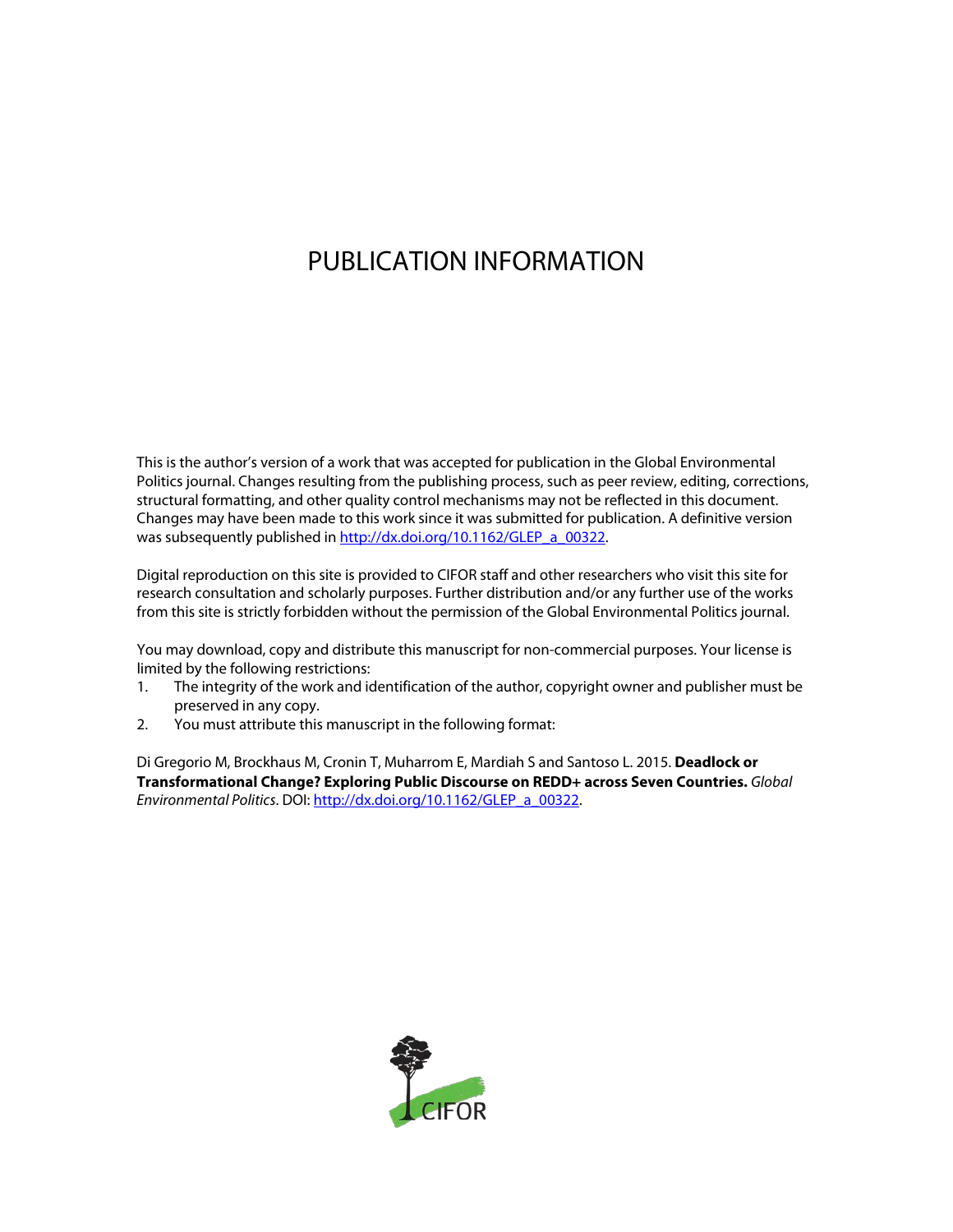# **Deadlock or Transformational Change? Exploring Public Discourse on REDD+ across Seven Countries**

Monica Di Gregorio, Maria Brockhaus, Tim Cronin, Efrian Muharrom, Sofi Mardiah, Levania Santoso

#### **Abstract**

This paper investigates public discourses on reducing emissions from deforestation and forest degradation (REDD+) across seven countries to assess whether they support policy reforms. The paper argues that transformational discourses have at least one of the following characteristics: they advocate specific policy reforms that address drivers of deforestation and forest degradation; they take into account potential risks of a REDD+ mechanism; they go beyond technocratic solutions to reduce emissions; they explicitly challenge existing power relations that support drivers of deforestation. The evidence indicates the predominance of win–win storylines, a lack of engagement by state actors with debates on potential negative socioeconomic outcomes of REDD+ and little attention to the drivers of deforestation. The paper concludes that in order to achieve a shift towards transformational discourse, reformist policy actors and the media need to engage dominant policy actors in debates about how to reduce pressure on forest.

#### **Keywords**

REDD+, climate change, environmental discourse, media, forest governance, transformational change, business as usual, deforestation, degradation

Accepted for publication 4 March 2015 in *Global Environmental Politics*

1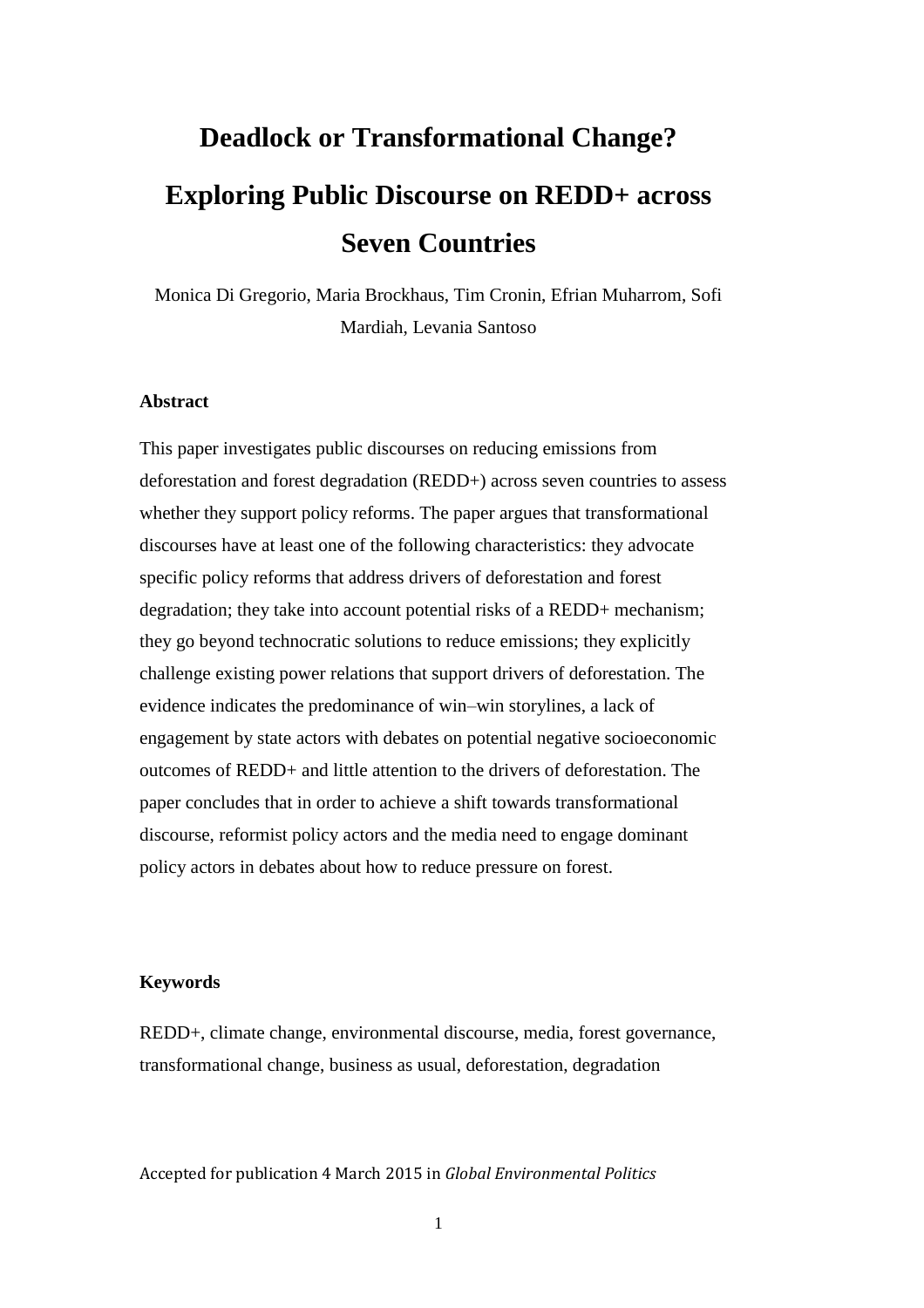#### **Introduction**

This paper investigates the extent to which public discourses on Reducing Emissions from Deforestation and forest Degradation (REDD+) – the financial mechanism aimed at mitigating carbon emissions from forests – call for substantial policy reforms that tackle the drivers of deforestation in seven tropical countries. We discuss new empirical evidence on public discourse about REDD+ at the national level in seven countries and identify four characteristics of discourse that support transformational change necessary to address these drivers.

Under the Warsaw Framework for REDD+, decision 15/CP.19 reiterates the "importance of addressing drivers of deforestation and forest degradation".<sup>1</sup> In practice REDD+ is taking shape through deliberation of multiple policy actors at different scales and the very understanding of REDD+, what it should look like and what it should achieve, is contested among these actors.<sup>2</sup> Like other environmental policies, it is discourse, institutions, and politico-economic conditions of host countries that shape REDD+ policies.<sup>3</sup>

National media provide a window into public discourses. The media reproduce and contribute to shaping policy debates. At the same time, policy actors use the media to signal their positions to policy opponents and potential allies, and to influence policy decisions.<sup>4</sup> Media reports also determine the salience of policy issues and contribute to popularizing REDD+ policy debates, affecting

<sup>1.</sup> UNFCCC 2014, 43.

<sup>2.</sup> Hiraldo and Tanner 2011.

<sup>3.</sup> Hajer 1995; Macnaghten and Urry 1998; Newell 2008.

<sup>4.</sup> Andsager 2000; Boykoff 2008.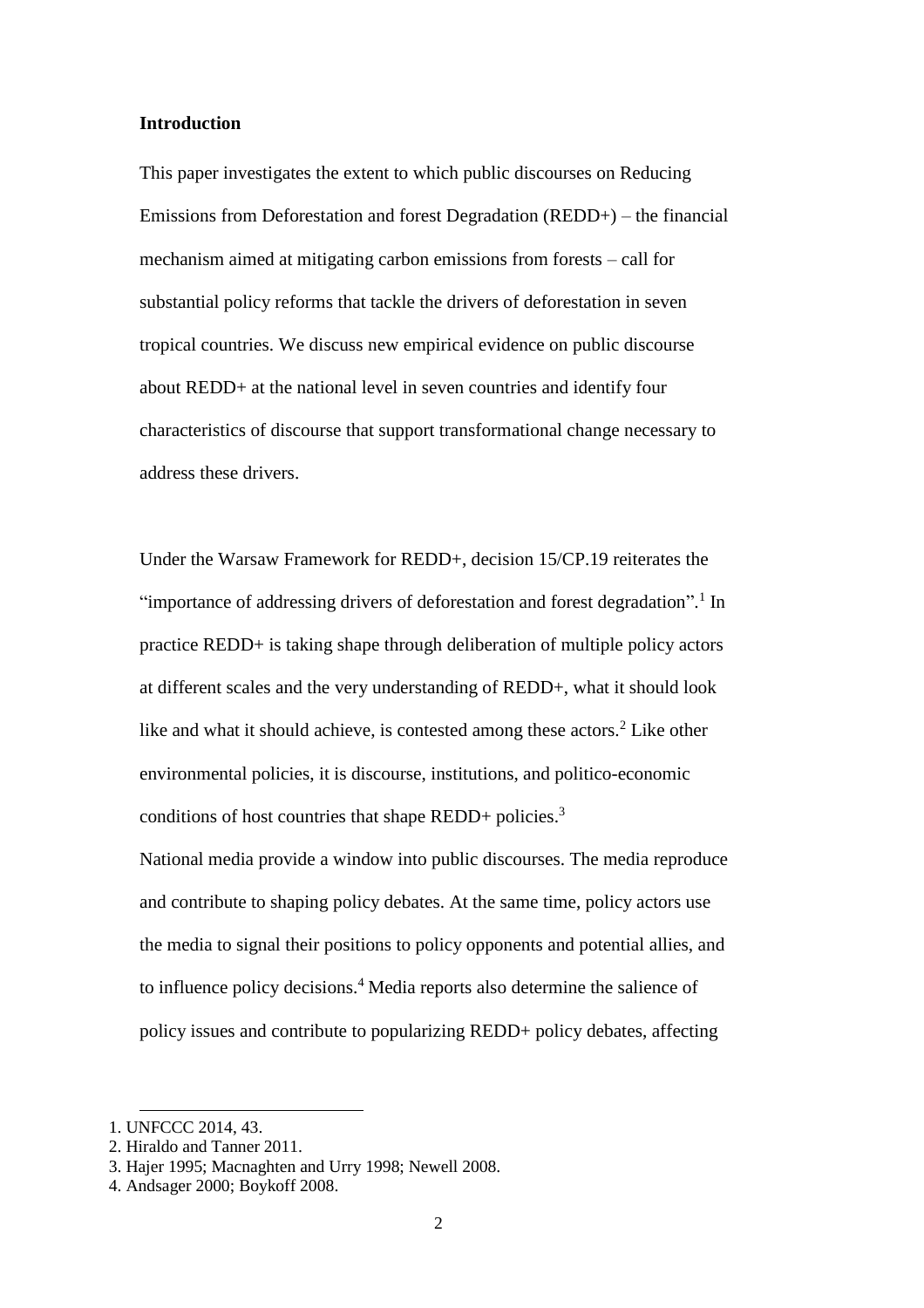the engagement and opinions of the general public<sup>5</sup>. We investigate policy actors' public statements on REDD+ in the media to assess how these actors understand REDD+, which policy directions they privilege, and what emphasis they give to addressing drivers of deforestation and forest degradation.

While discourse analysis has been used to assess how social change comes about<sup>6</sup>, few studies have investigated specifically which elements of a discourse support or indicate transformational change. We define transformational change as a specific shift in discourse, power relations and deliberate actions away from business-as-usual towards policy reforms that, in the case of REDD+, tackle the drivers of deforestation and forest degradation.<sup>7</sup> This paper contributes to advancing our understanding of discourses that aim to bring about substantial transformation in the way we understand and devise solutions for environmental problems.

To begin with, the paper outlines the main drivers of deforestation and forest degradation, including what transformational change would entail in this context. It then explains our method for identifying and analyzing public discourses on REDD+, before presenting the results using Bäckstrand and Lövbrand's categorization of environmental discourses.<sup>8</sup> Finally, the paper identifies four characteristics that represent elements of a REDD+ discourse indicating transformational change, and discusses the extent to which specific actor groups and specific national contexts promote such discourses.

<sup>5.</sup> Wilson 1995.

<sup>6.</sup> Hajer 1995.

<sup>7.</sup> Brockhaus and Angelsen 2012, 16-17.

<sup>8.</sup> Bäckstrand and Lövbrand 2006.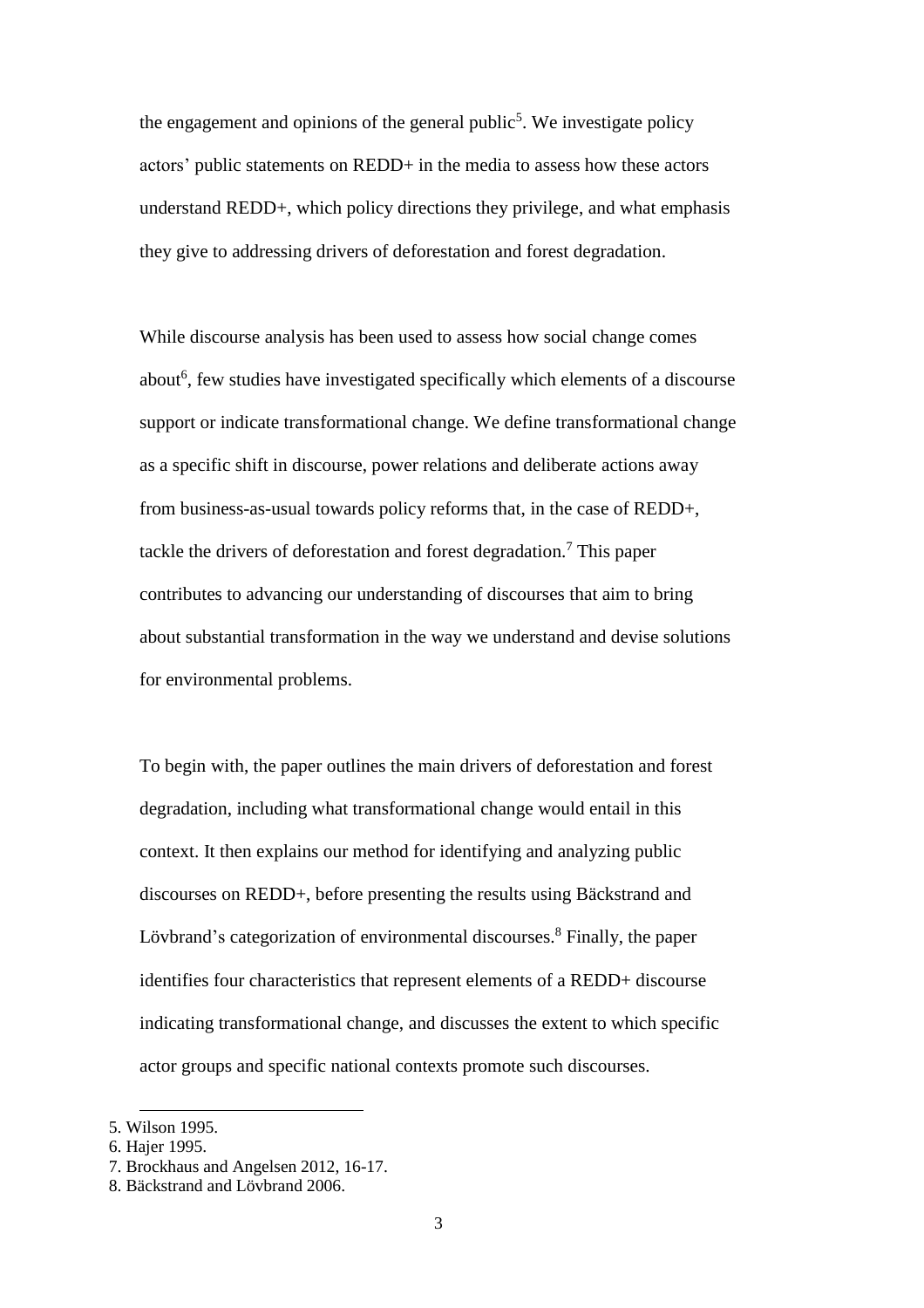## **Transformational Change and the Drivers of Deforestation and Forest Degradation**

REDD+ has been presented as a cost-effective option for mitigating climate change. Currently, REDD+ strategies, policies, and measures are being negotiated in many national policy arenas. Global research on deforestation indicates that drivers of deforestation and forest degradation stem not just from forestry, but from multiple sectors<sup>9</sup>, hence, an effective national REDD+ strategy should involve multisectoral policy reforms. When analyzing the contribution of different sectors to deforestation we can distinguish between direct and underlying causes of deforestation and forest degradation. Although there are differences among the seven countries analyzed, overall agricultural expansion (including large-scale, permanent, subsistence, shifting, and swidden agriculture and cattle ranching) is the main driver of deforestation, while logging (for commercial and fuel uses, legal and illegal) is the main driver of forest degradation. Infrastructure development (transport extension and roads, expansion of settlements, and hydropower plants) is also a major direct cause of deforestation. Underlying causes relate to macroeconomic conditions (such as currency devaluations, trade policies and fuel subsidies), weak governance (including poor enforcement of property rights, unclear land tenure, corruption and rent-seeking) and other social conditions, such as marginalization of local communities and lack of access to land.<sup>10</sup>

<sup>9.</sup> Kaimowitz and Angelsen 1998.

<sup>10.</sup> Barraclough et al. 1995; Chomitz et al. 2007; Hosonuma et al. 2012; Kaimowitz and Angelsen 1998; Kanninen et al. 2007; see Di Gregorio et al. 2012a for further differences among countries.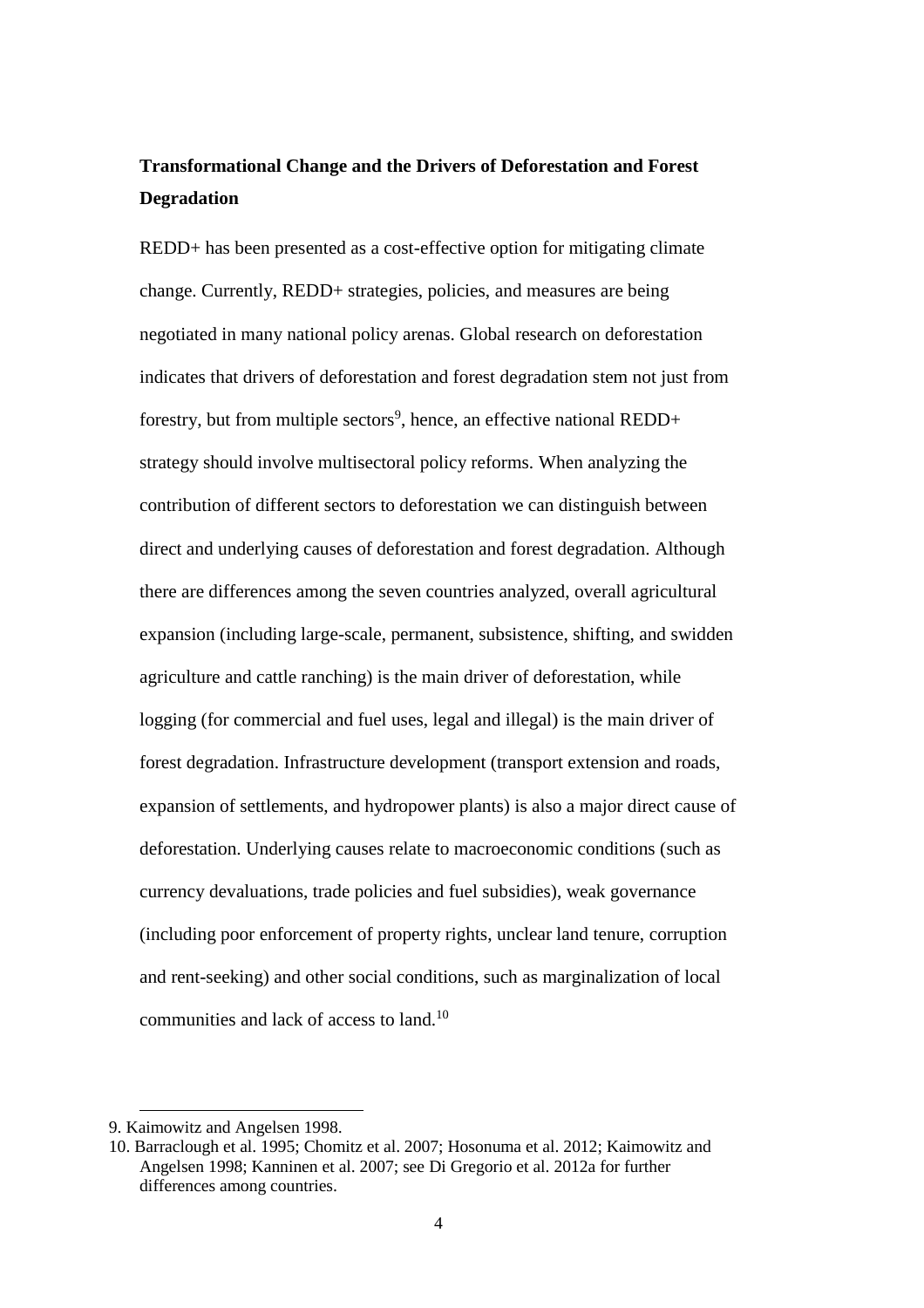Moving from business-as-usual development trajectories to address the drivers of deforestation and forest degradation requires a substantive change in discourse, incentives, and power relations. Such a process of transformational change requires changes in the discursive order.<sup>11</sup> In turn, this affects economic and governance frameworks and initiates policy reforms within and beyond the forestry sector that counter the direct and the underlying causes of deforestation and forest degradation.<sup>12</sup> Conversely, discourse that deflects attention from these drivers and the absence of political engagement to reform existing institutions and policies leads to 'political inaction' and perpetuates businessas-usual. Disinterest in REDD+, resistance to change, and an inability or unwillingness to carry out policy reforms that upset the economic or political status quo can all lead to political inaction.<sup>13</sup> We can think about business-asusual and transformational change as two extremes of a continuum, and of different discourses as located somewhere along this continuum, depending on the extent to which they address the drivers of deforestation and forest degradation.

#### **Media, Discourse and Transformational Change**

Environmental policy decisions, including those on REDD+, are negotiated primarily through argumentation or discourse. Discourse here refers to "a specific ensemble of ideas, concepts, and categorizations that are produced, reproduced, and transformed in a particular set of practices and through which

<sup>11.</sup> Foucault, 1971.

<sup>12.</sup> Brockhaus and Angelsen 2012.

<sup>13.</sup> Bell 1994, 59; Brockhaus et al. 2014.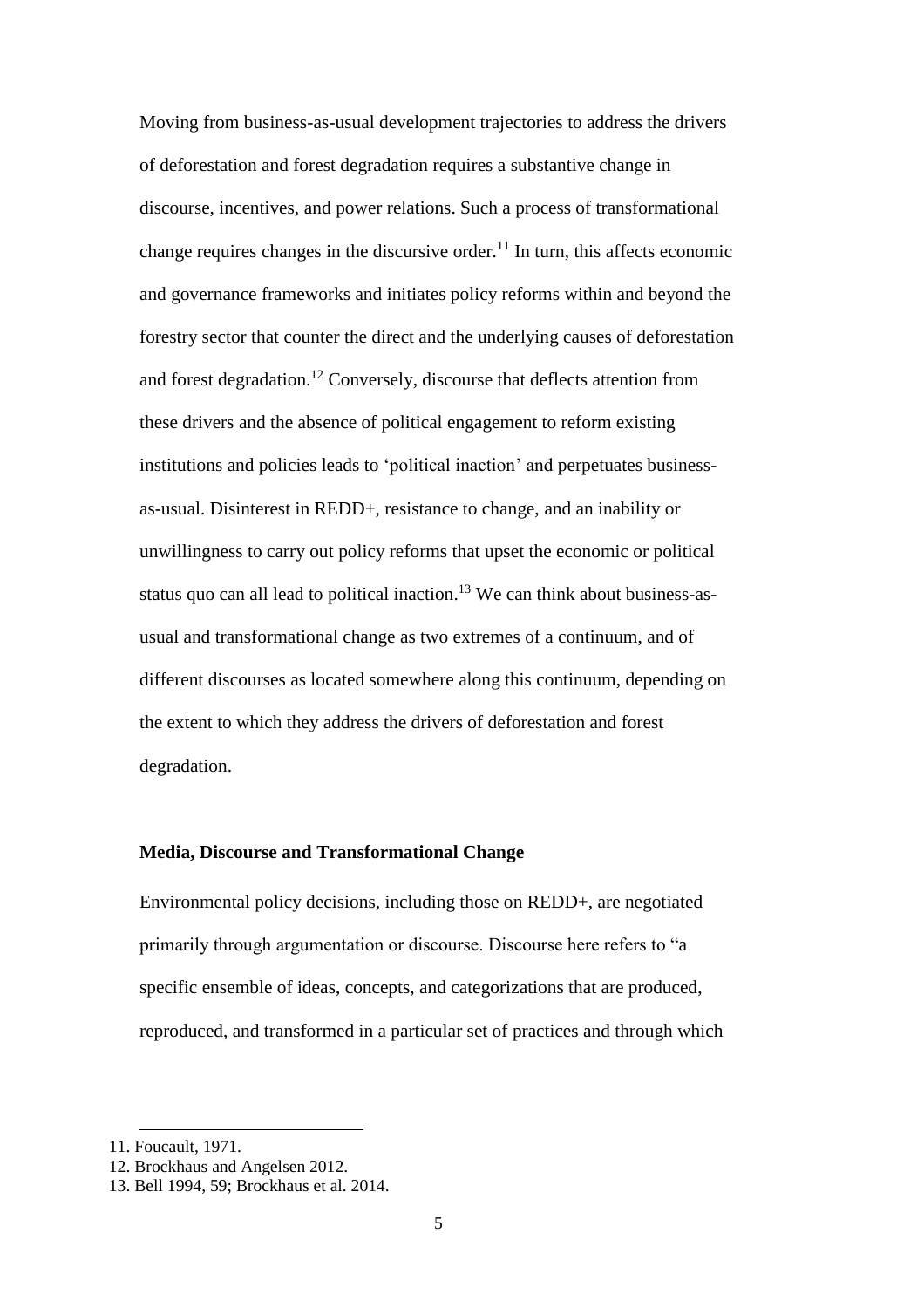meaning is given to physical and social realities".<sup>14</sup> Within discourse story lines act as metaphors that define and redefine environmental problems.<sup>15</sup> According to argumentative policy analysis, policy processes are therefore "a struggle for discourse hegemony in which actors try to secure support for their definitions of reality".<sup>16</sup> Thus discourses frame REDD+ policy debates, limit what are considered reasonable options, and inform policy-making processes. In so doing, discourse constructs, and reproduces, or transforms power relations among REDD+ policy actors.

As policy-makers are defining national policies a variety of discourses on REDD+ compete to determine the direction that REDD+ should take: they diverge in terms of priorities, level of focus (international, national) and consideration of different stakeholders. They portray different understandings of REDD+, which lead to distinct policy proposals.<sup>17</sup>

The media play a critical role in this process.<sup>18</sup> A central function of the mass media is to identify and interpret environmental issues and act as a mediator between scientists, policy actors, and the public.<sup>19</sup> They shape how policy is translated to the public, and contribute to the placement of policy issues on the political agenda.<sup>20</sup> Policy actors also use the media to publicize their vision for REDD+ in order to influence public opinion and policy processes. For controversial policy issues, actors that have high stakes in those issues often

<sup>14.</sup> Hajer, 1995, 44.

<sup>15.</sup> Forsyth 2003.

<sup>16.</sup> Hajer 1995, 59; Thompson and Rayner 1998.

<sup>17.</sup> Gupta 2012; Hiraldo and Tanner 2011; Streck 2010.

<sup>18.</sup> Anderson 2009; Castree 2004; Carvalho and Burgess 2005.

<sup>19.</sup> Boykoff 2009; Moser and Dilling 2007.

<sup>20.</sup> Bennett 1994; Crow 2010.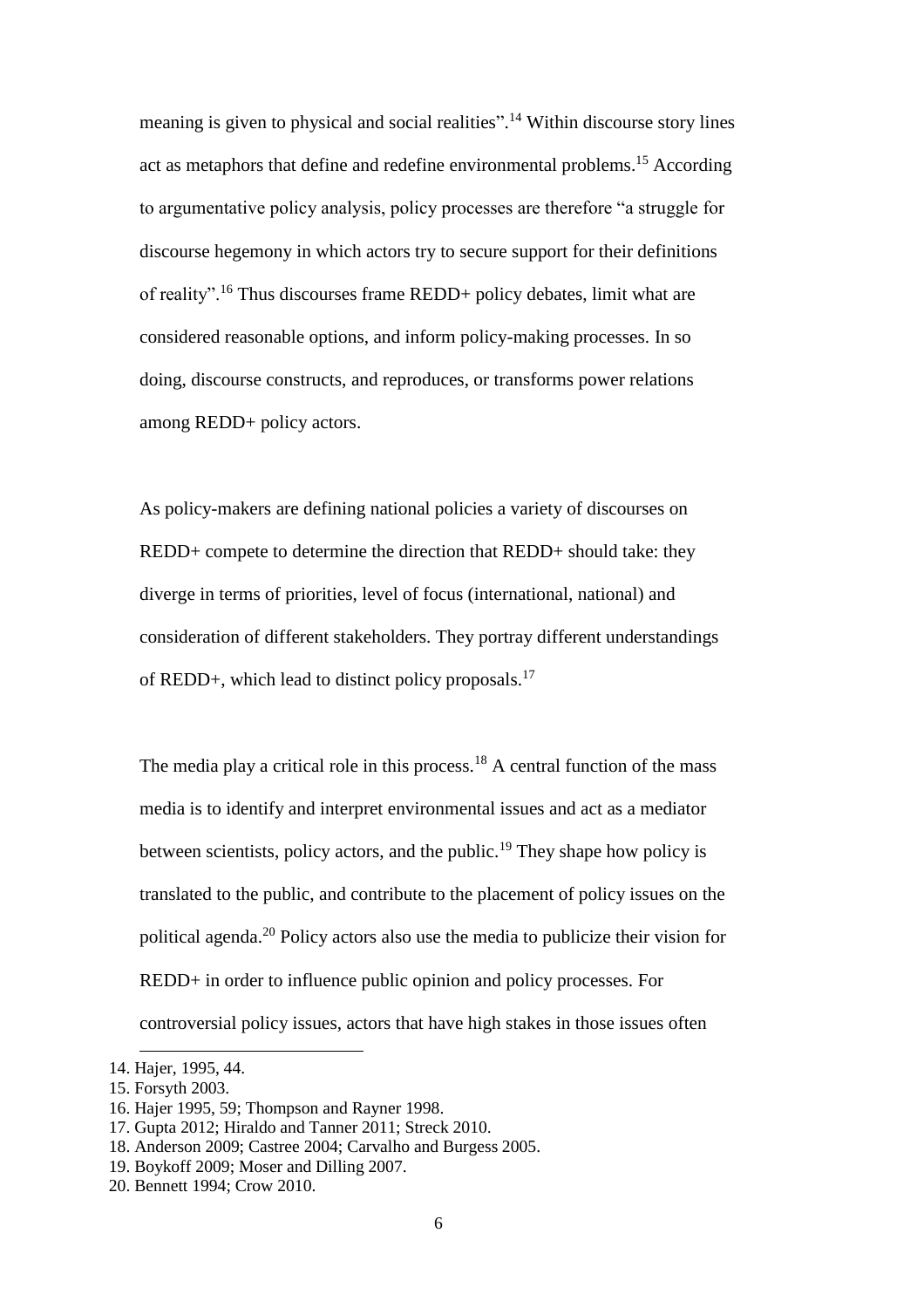actively use the media to gather support. Exposure in the media also serves to legitimize policy actors, and let adversaries know the opinion of the opposition.<sup>21</sup> Thus, the media reflect, mediate and reshape specific frames represented in policy processes.

The literature on forest governance and climate change has identified a number of competing discourses.<sup>22</sup> Many of these discourse analyses draw on Bäckstrand and Lövbrand's classification of three broad discourses that derive from a study on tree planting and climate change.<sup>23</sup> This study most closely fits with our own topic and draws on broader environmental discourse literature to identify the following meta-discourses: i) ecological modernization, ii) green governmentality and iii) civic environmentalism.<sup>24</sup> Each discourse contains a number of distinct threads allowing for some overlap between the three discourses.

Depending on the extent to which these discourses and their variations challenge the status quo, we can classify them along a continuum that moves from business-as-usual to transformational change. The position on this spectrum signals whether existing discourses are likely to support major policy reforms to realize REDD+ objectives (Figure 1).<sup>25</sup>

#### FIGURE 1

<sup>21.</sup> Andsager 2000.

<sup>22.</sup> Arts and Buizer 2009; Bäckstrand and Lövbrand 2006; Clapp and Dauvergne 2005; Di Gregorio et al. 2013; Forsyth and Walker 2008; Hiraldo and Tanner 2011.

<sup>23.</sup> Bäckstrand and Lövbrand 2006.

<sup>24.</sup> Bäckstrand and Lövbrand 2006; Hajer 1995; Liftin 2004.

<sup>25.</sup> Brockhaus and Angelsen 2012.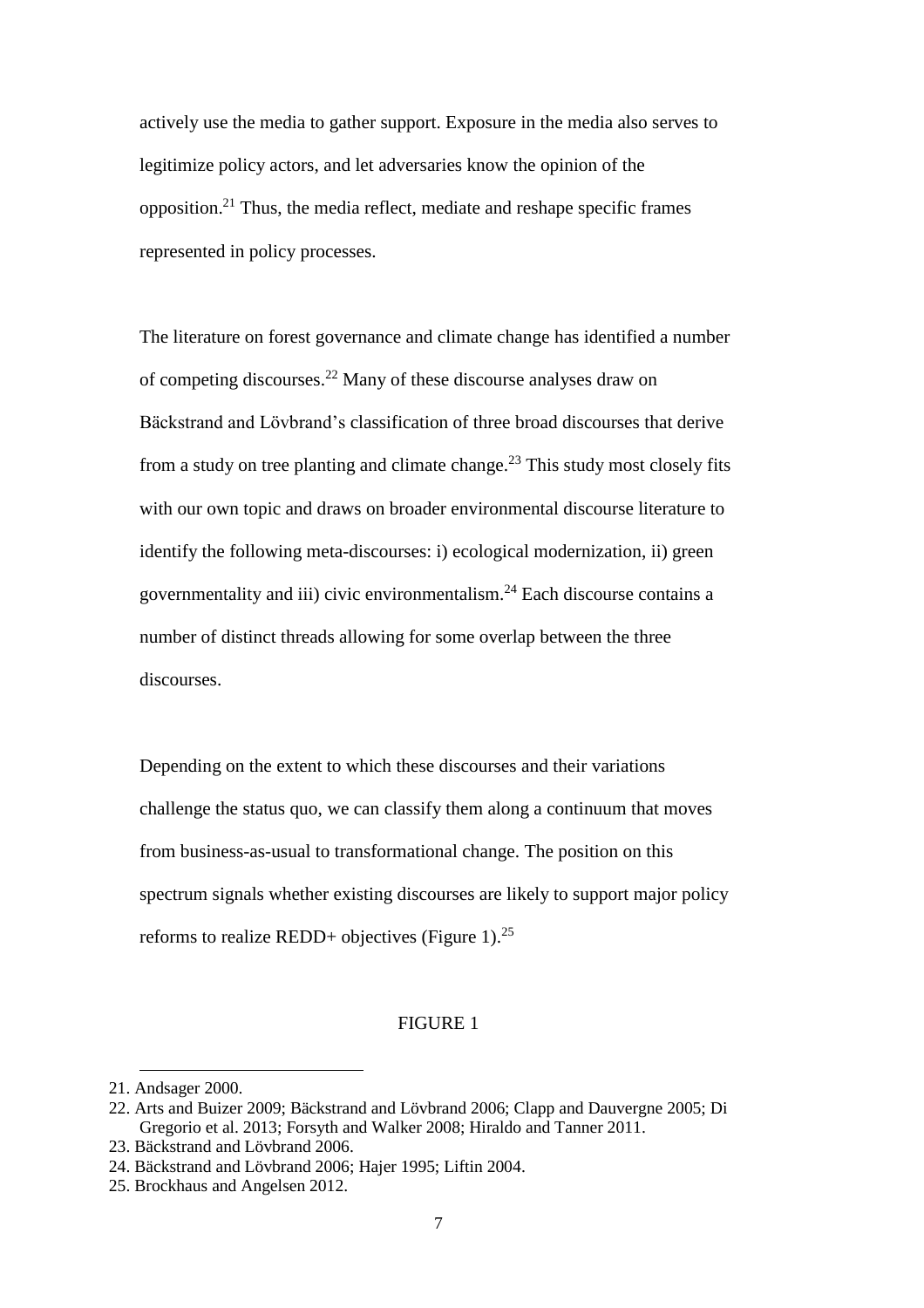The discourse of ecological modernization asserts the compatibility between economic growth and environmental protection and portrays liberal market approaches as leading to win–win outcomes.<sup>26</sup> It tends to focus on cost efficiency at the expense of other socioeconomic aspects such a poverty and inequality. One characteristic of ecological modernization in the late 1980s was the reframing of environmental problems as global problems.<sup>27</sup> An important distinction within this discourse refers to weak and strong ecological modernization. While both support market based solutions, the weak variant is closer to business-as-usual than transformational change, because it challenges neither existing institutions nor power relations. The strong variant, also called reflexive ecological modernization, takes into account the need for institutional and economic reform and for an open and participatory democratic decisionmaking process.<sup>28</sup>

The second discourse, green governmentality, refers to the use of knowledge  $$ including on the part of governments, scientific experts, and big business  $-$  to influence policy decisions.<sup>29</sup> Sound science here becomes the legitimizing instrument to justify specific technocratic policy solutions. Not unlike ecological modernization, it tends to depoliticize environmental problems. Closer to the transformational change end of the continuum compared to weak ecological modernization, green governmentality questions whether businessas-usual practices can be compatible with REDD+ outcomes. Yet, it tends to

<sup>26.</sup> Dryzek 2000; Hajer 1995.

<sup>27.</sup> Mol 2001.

<sup>28.</sup> Christoff 1996.

<sup>29.</sup> Dean 2004; Jasanoff and Long Martello 2004.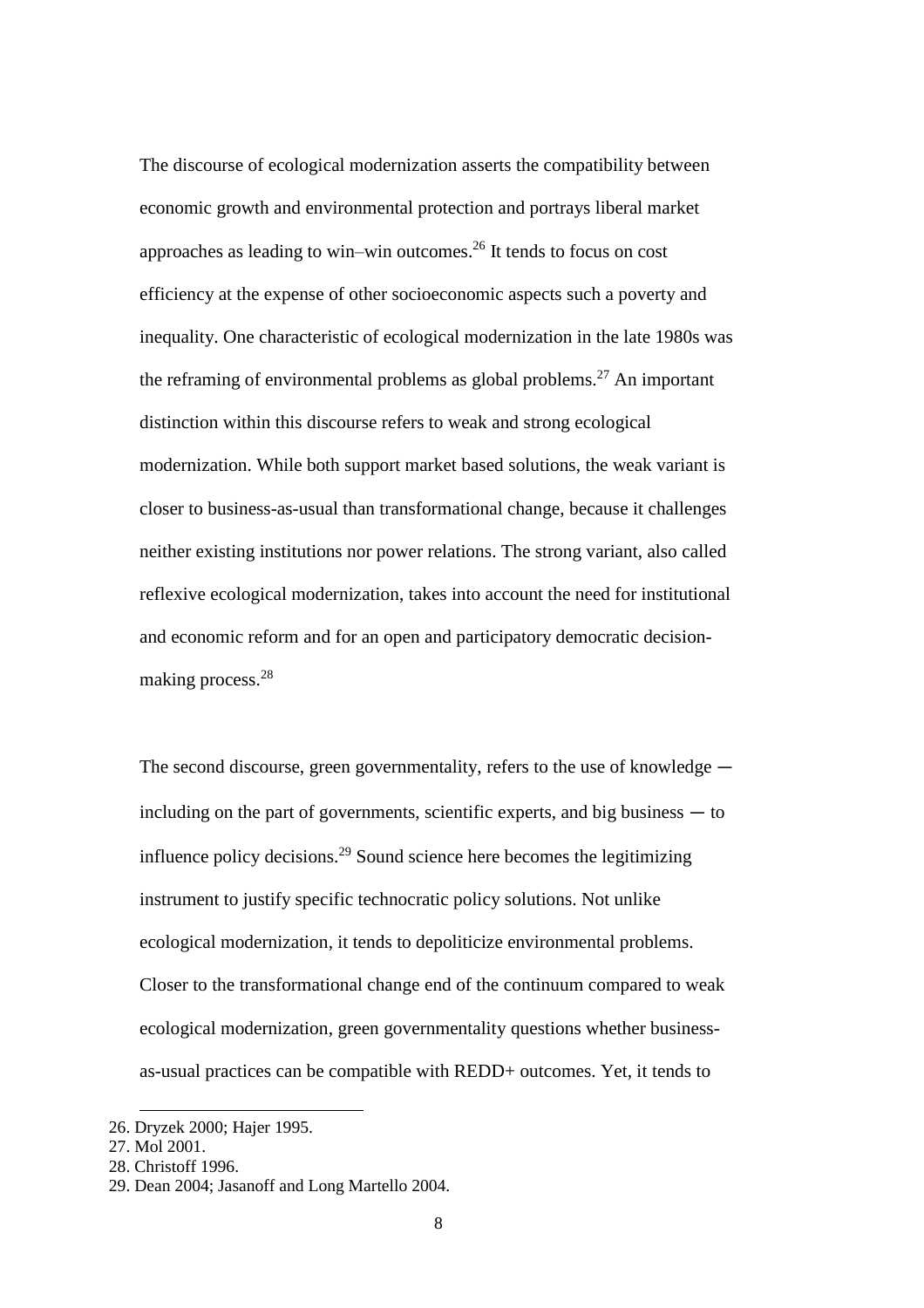disregard the role of underlying power structures that sustain business-as-usual. Reflexive green governmentality is a variant that is less hegemonic and more transformative. It recognizes local knowledge and democratic participation as essential for effective and equitable environmental decision-making. Environmental experts that are conscious of the local context and are concerned with environmental justice and democratic participation often promote this discourse. Reflexive green governmentality questions the very power structures that support business-as-usual and is thus more conducive to transformational change.

The third discourse, civic environmentalism, emphasizes pluralism and broad participation in decision-making, which should involve all stakeholders that have an interest in, and are affected by, relevant environmental problems and their solutions. It draws attention to the accountability and legitimacy of decision-making processes and is skeptical of win–win rhetoric that suggests market based solutions alone can solve environmental problems. Bäckstrand and Lövbrand identify a reformist and radical variant of this discourse. The first variant supports cooperation between state, markets, and civil society, including public–private partnerships.<sup>30</sup> Reformist civic environmentalism is not necessarily transformative, and might at times be used as a rhetorical device to 'talk the talk of change' but take action only in so far as it does not upset prevailing power balances. The radical variant is more skeptical of embedded power inequalities underlying partnerships and cooperation and tends to be

<sup>30.</sup> Bäckstrand and Lövbrand 2006; Elliott 2002.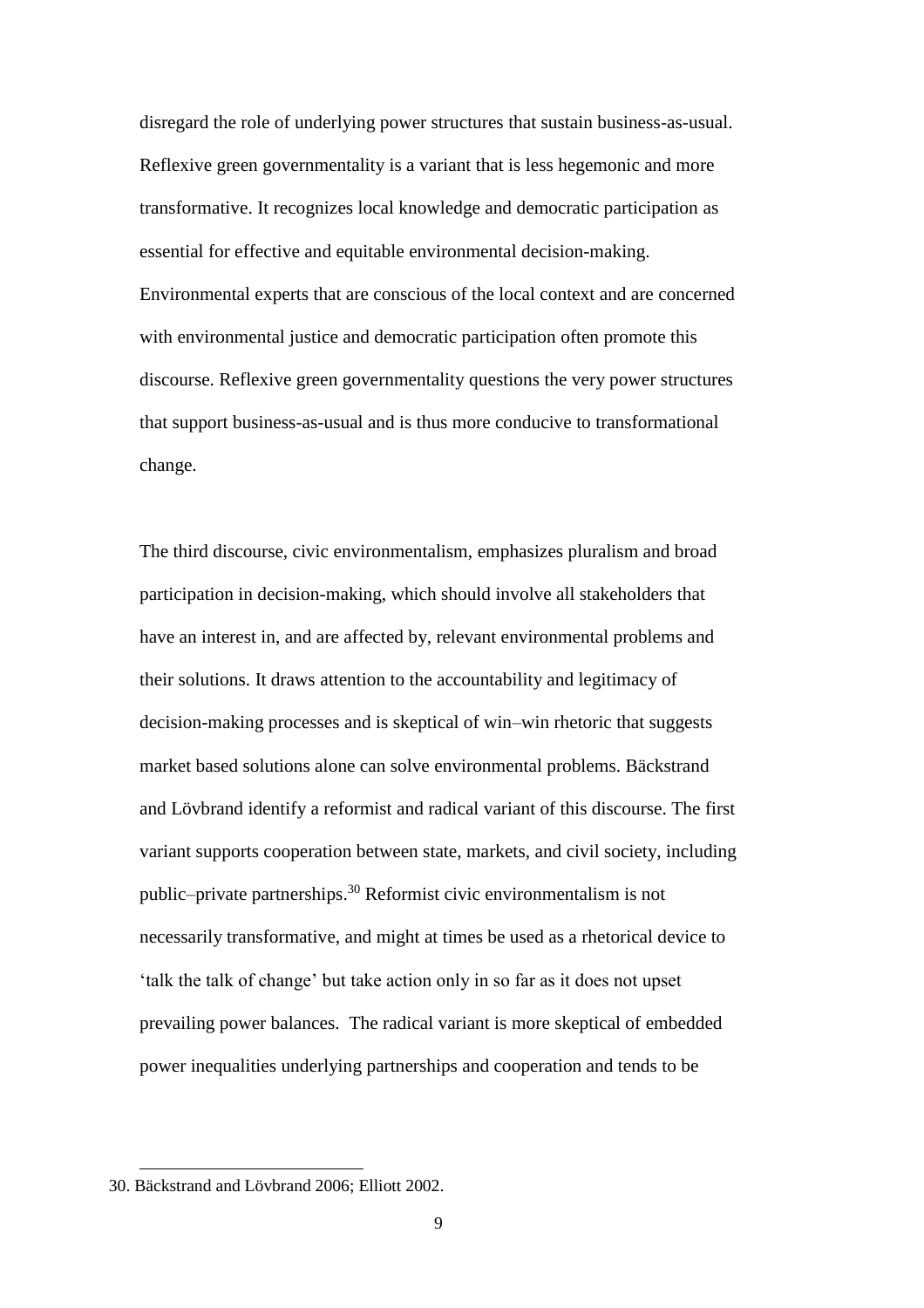more ecocentric than the reformist variant. $31$  It calls for transformational change, not just because it recognizes the trade-offs between economic and ecological outcomes, but because it demands changes in the underlying power structure of society that perpetuates patterns of environmental degradation.

#### **Methods**

This paper investigates the statements about REDD+ attributed to specific policy actors in the national media in seven countries: Brazil, Cameroon, Indonesia, Nepal, Papua New Guinea (PNG), Peru, and Vietnam. The country selection criteria were geographical diversity along the tropical forest belt, early engagement in REDD+ processes, and established partnership for data collection with researchers in the country. The countries studied also involve a variety of different drivers of deforestation and of pressure on forests.

We analyze opinion statements — also called 'stances'<sup>32</sup> — of policy actors within national newspaper articles on REDD+. The period investigated covers January  $2006 -$  right after the 11th Conference of the Parties (COP11) that first included avoided deforestation in the UNFCCC policy agenda  $-$  until December 2010 (COP16). The analysis covers three newspapers in each country, which we selected according to volume of circulation and to represent a broad spectrum of political perspectives. To identify relevant articles research teams searched for the key phrase 'reducing emissions from deforestation and forest degradation', parts of this phrase and the acronym 'REDD' (using the

31. Paterson 2000.

 $\ddot{\phantom{a}}$ 

<sup>32.</sup> Kockleman 2004.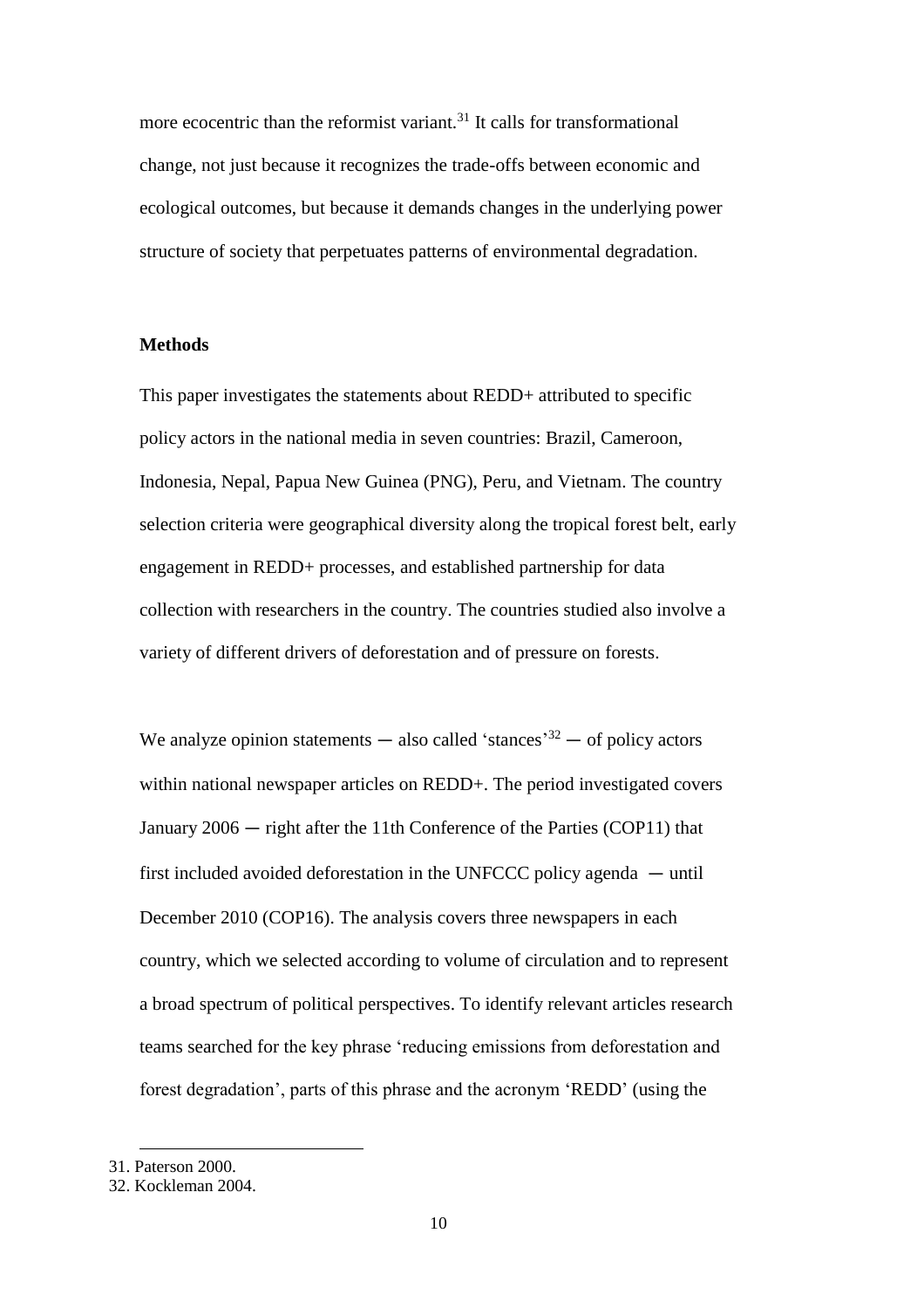relevant local language). Subsequent screening eliminated articles that only mentioned REDD with no further elaboration.

This process identified a total of 780 articles across all seven countries, which featured a total of 852 stances. Teams used a standardized codebook to capture a range of data from the articles and stances. They identified the stances of up to two actors for each media frame: the stance of one actor and, if present, a counter-stance of another actor.<sup>33</sup> They transcribed the stances or paraphrased them when too long. Among a range of other data the teams coded the name of the organization and of the person putting forward the stance, as well as the type of organization. The focus of this analysis is primarily on non-media policy actors, which we pooled into three main actor groups: i) domestic state actors; ii) foreign actors (comprising foreign governments, international organizations, NGOs and research institutes); iii) domestic civil society and research institutes. Coders considered journalists as the source of a stance only in editorial or opinion pieces, which account for a very small number of stances and so are grouped under the residual category 'others' (together with other seldom-featured actor groups, including private business).

We analyzed the stances in two steps, first through an inductive and then through a deductive approach. We first used open coding to identify broader categories of stances that subsume a number of different stances under one conceptual theme.<sup>34</sup> We identified these broader frames inductively from the data, and pooled stances together under one stance category if they shared a

 $\ddot{\phantom{a}}$ 

<sup>33.</sup> Di Gregorio et al. 2012b.

<sup>34.</sup> Benford and Snow 2000.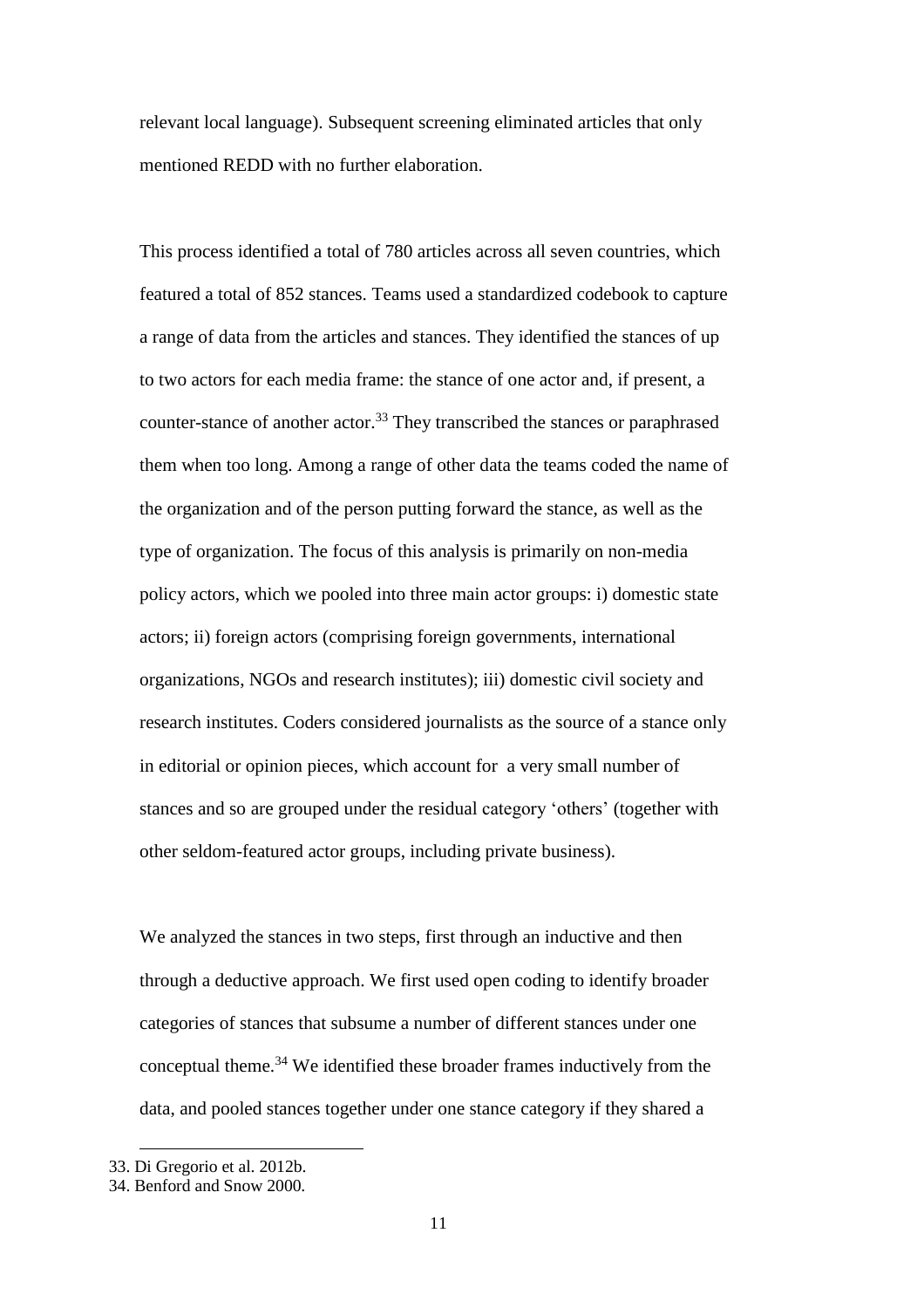common meta discourse. This resulted in thirty-three unique stance categories, many (but not all) of which were found across multiple countries.

The second step of the analysis took a deductive approach and focused only on those stances associated with the three most frequent categories in each of the seven countries, for a total of fifteen different stance categories, comprising 615 individual stances. Coders classified each of these 15 stance categories within one of Bäckstrand and Lövbrand's three meta discourses: ecological modernization, green governmentality, or civic environmentalism.<sup>35</sup> To assign a stance category coders relied on a detailed description of a) the definition and b) a list of detailed characteristics of each of the three discourses derived from the literature and presented in the earlier section. Coders assigned each stance category to the discourse whose characteristics were dominant in that stance category. That said Bäckstrand and Lövbrand recognize areas of overlap between the different variants of the three discourse categories.<sup>36</sup> One of the limitations of our approach is that it does not allow for stances to be assigned to two discourses, meaning we are not able to capture such nuances, other than through general discussion and commentary on the results. Another aspect to keep in mind is that the media tend to over represent state actors and political topics and our analysis supports this evidence although there are differences across countries.<sup>37</sup>

#### **Results**

<sup>35.</sup> Bäckstrand and Lövbrand 2006.

<sup>36.</sup> Bäckstrand and Lövbrand 2006.

<sup>37.</sup> Boykoff 2008.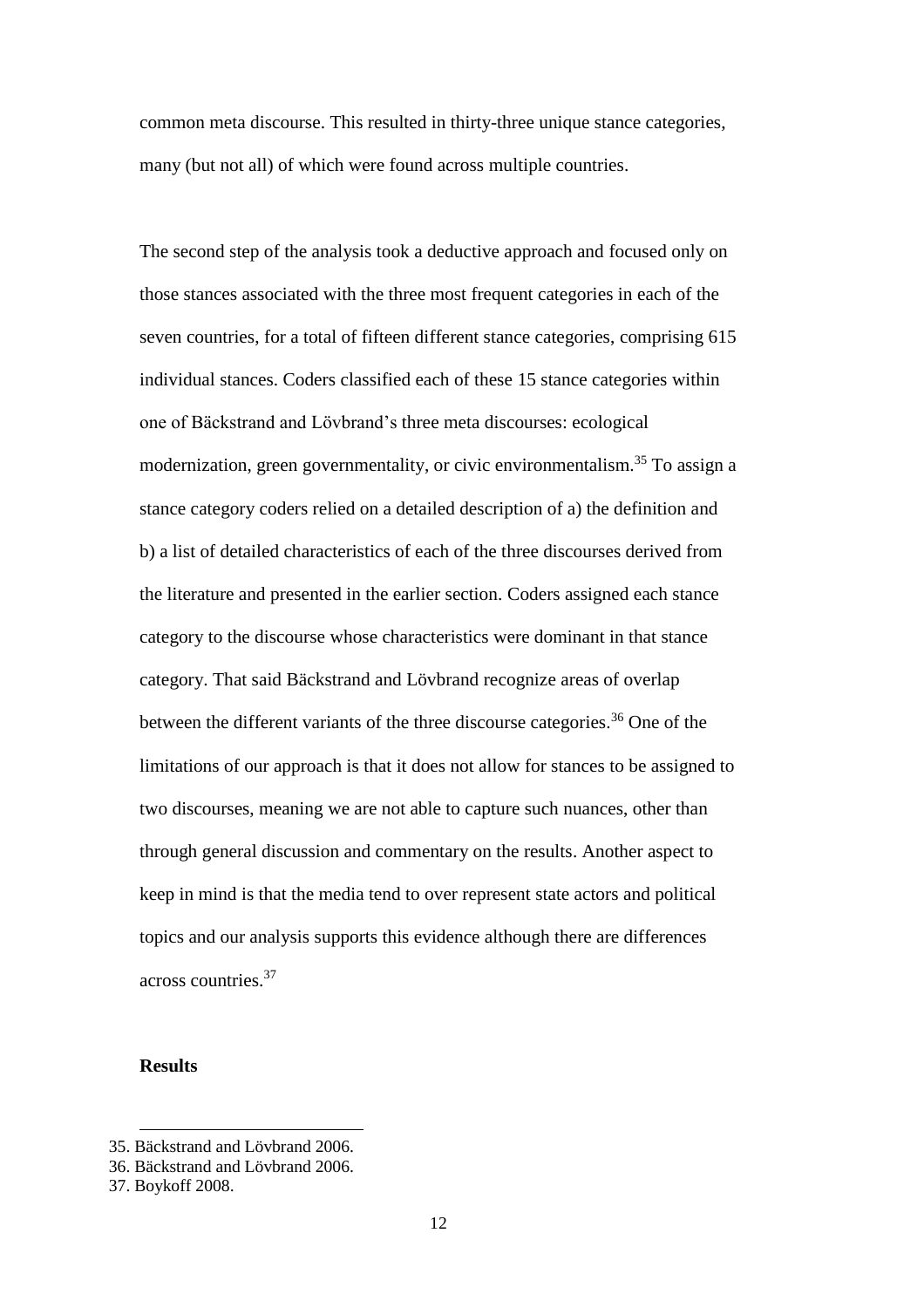In most countries, media coverage of REDD+ did not start until late 2007, which coincides with COP13 and the Bali Action Plan. After a subsequent decline, media coverage increased in frequency until December 2009, during COP15 in Copenhagen. Total coverage of REDD+ during this five year period varied significantly between countries (Table 1).

#### TABLE 1

The majority of the stances reflect ecological modernization discourse (56%), making it the dominant public discourse on REDD+ overall, as well as the most frequent in Brazil, Cameroon, Indonesia, Nepal and Peru (Table 3). This is followed by civic environmentalism (34% overall), which is the dominant discourse in PNG, while only 10 percent of stances reflect green governmentality. Only in Vietnam is green governmentality the dominant discourse. Civic environmentalism discourse is absent in both Vietnam and Cameroon, and the same is true for green governmentality discourse in Indonesia and Nepal (Table 2).

#### TABLE 2

The most common actor groups to put forward positions on REDD+ in the media between 2006 and 2010 were domestic state actors, followed by foreign actors and, finally, domestic civil society and research organizations. Collectively, these groups account for 90 percent of all stances in the media. Although domestic state actors have more voice in the media overall, there is a difference in the distribution of actors' statements across the three discourses. Foreign and state actors predominantly engage in ecological modernization discourse, while domestic civil society and research organizations are more

13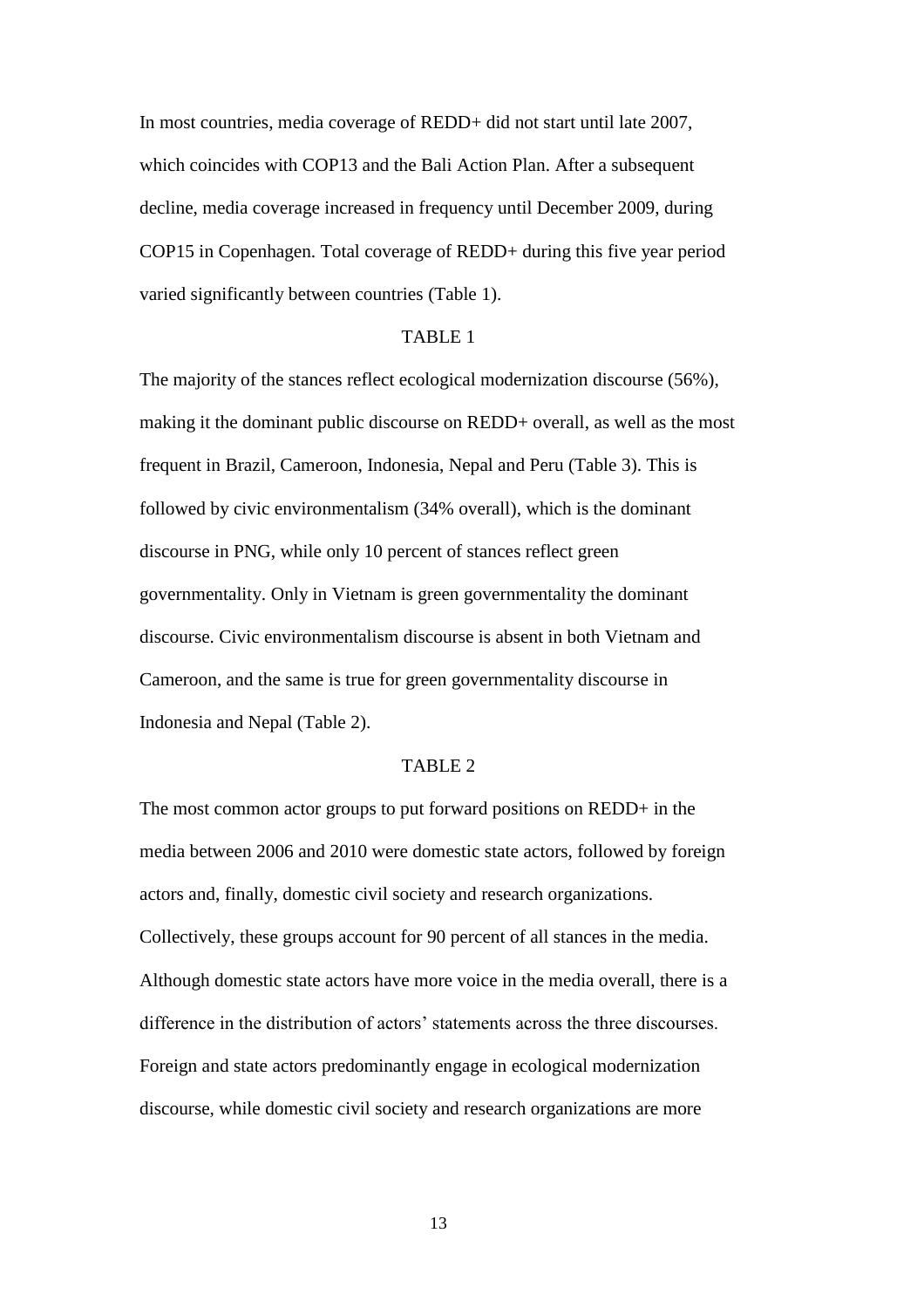engaged in civic environmentalism.<sup>38</sup> However, each of the three actor groups — state, foreign and domestic civil society/research organizations — is represented to some degree across all three discourses (Table 3). Below we explain in more detail the stance categories we have classified under each of the three discourses, and explore the actor groups associated with these stances (see Table 4 for the complete overview).

#### TABLE 3

#### TABLE 4

#### Ecological Modernization: The Win*–*Win Story Line

Of the fifteen most common stance categories six align with ecological modernization. These include, in order of frequency, stances that emphasize: the importance of incorporating forests into a global solution to climate change; the responsibility of the industrialized world; and the need for a carbon offset market mechanism to finance REDD+, as well as stances that claim REDD+ will deliver: co-benefits in addition to climate change mitigation; a win–win solution for conservation and development; and large amounts of funding.

Overall, these stance categories tend to represent broad, simplistic perspectives on REDD+, and typify win–win story lines. While we might expect such positions to be more frequent during the early days of REDD+ (before more complex realities had fully emerged), this is not the case, as their frequency is almost identical in 2007, 2009, and 2010. We can distinguish weaker and stronger variations of the ecological modernization discourse, for example, in

<sup>38.</sup> see also Bäckstrand and Lövbrand 2006, 68.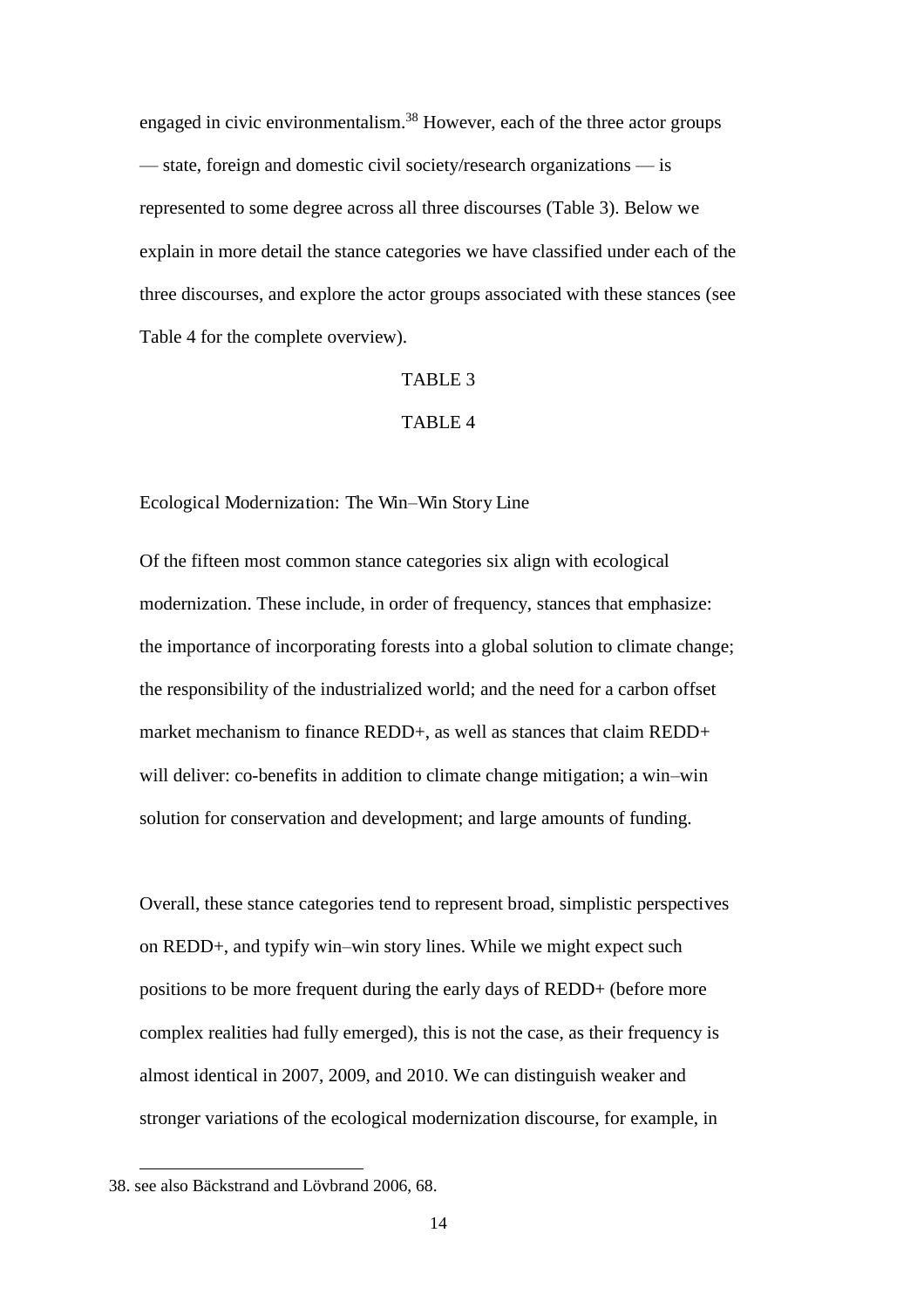the extent to which the discourse considers justice related dimensions of environmental problems. In this case, stances calling for REDD+ funding to come from industrialized countries, and those anticipating co-benefits  $-$  which include, among other things, poverty reduction and improved governance  $-$  lie towards the strong end of the ecological modernization spectrum.

The stance put forward more often than any other is one that calls for REDD+ (or forests) to be part of the global solution to climate change. It reflects the globalization of environmental problems, characteristic of the third wave of ecological modernization and its perspective that 'we are all in the same boat'.<sup>39</sup> This stance featured among the top three most common stance categories in five of the seven countries studied. Consider, for example, the following statement, by Paulo Adário from Greenpeace Brazil: "It is essential to take the opportunity that Bali offers to include forest conservation in the discussions on climate change as one of the solutions to deal with  $it^{\prime\prime 40}$ . At the time, it was clear that the Bali meeting would bring forward the idea of a market based solution to deforestation, and many organizations saw this as an opportunity to include emission reductions from forests among the global solutions to climate change.

The second most popular stance category is one that claims that developed countries should finance REDD+, which incorporates global justice concerns and REDD+ related trade-offs with development objectives. Although not always explicit, the justifications for such support relate to: the need for

 $\ddot{\phantom{a}}$ 

<sup>39.</sup> Yearley, 1996.

<sup>40.</sup> Folha de S. Paulo, December 4, 2007.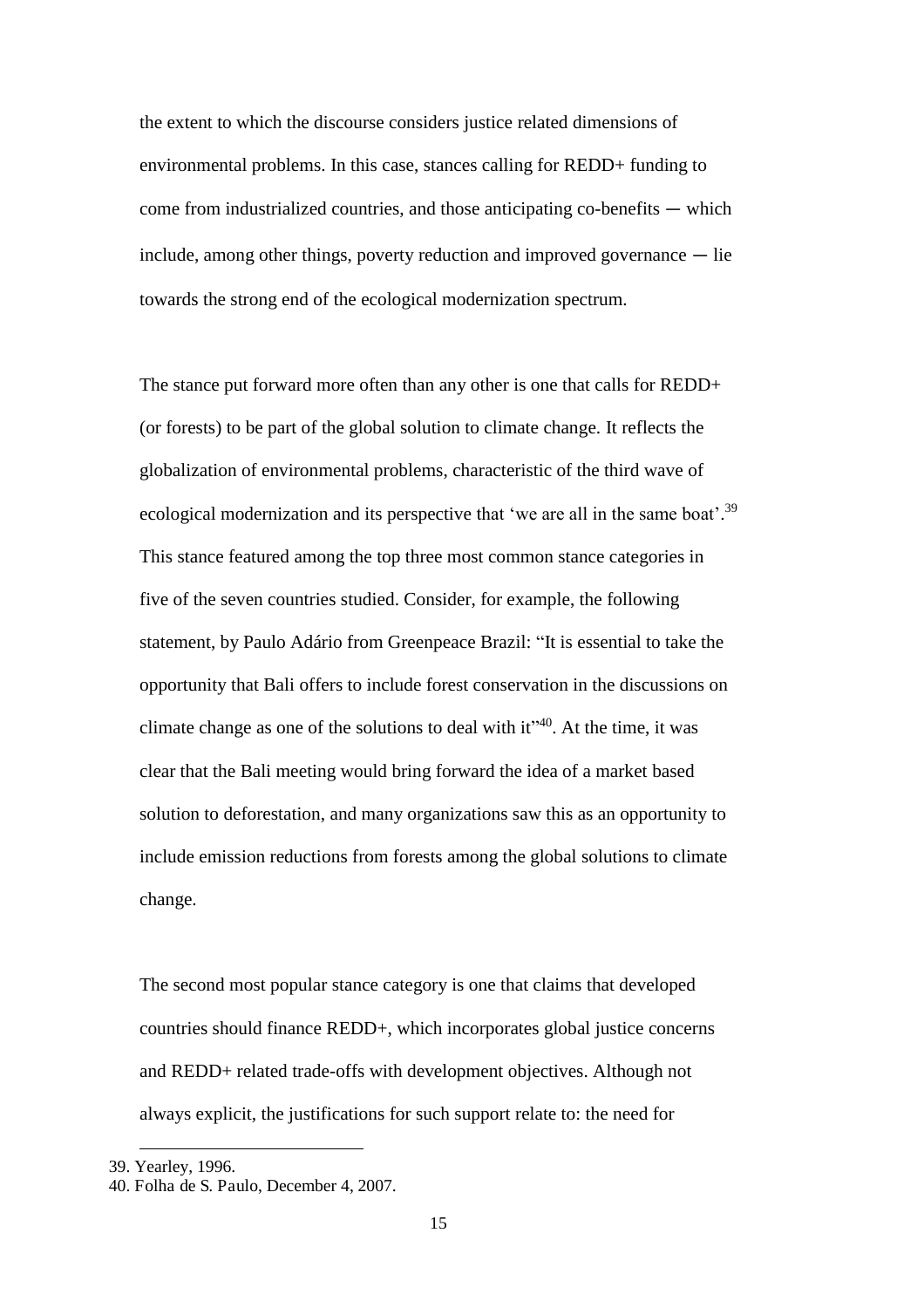adequate compensation to REDD+ countries for their contribution to a global public good; the argument that REDD+ leads to foregone economic growth and associated development opportunities; and the perceived historical responsibility of industrialized nations for carbon emissions. Therefore, given the clear justice related dimensions of such stances, they could be considered as leaning towards the strong end of the ecological modernization spectrum. Consider, for example, the following position articulated by Indonesia's Minister of Forestry prior to COP13 in 2007:

"For Kaban, as long as there is no commitment from developed countries to adopt REDD, global efforts to resolve climate change will remain unfair. 'If there are no ties for developed countries, developing countries will have no certainty, because the prop for developing countries is resources,' he said."<sup>41</sup>

This stance acknowledges the potential for trade-offs between national development objectives and global climate change objectives. This international perspective on sustainable development and ecological democracy typifies Bäckstrand's definition of strong ecological modernization, which also overlaps with the civic environmentalism discourse, discussed later.

The third most frequent stance category within ecological modernization discourse (and fourth overall) consists of calls for carbon offset markets to finance REDD+. These statements were prominent in Brazil, Indonesia and PNG, and often relate to Annex 1 countries using offsets to avoid reducing their

<sup>41.</sup> Media Indonesia, October 24, 2007.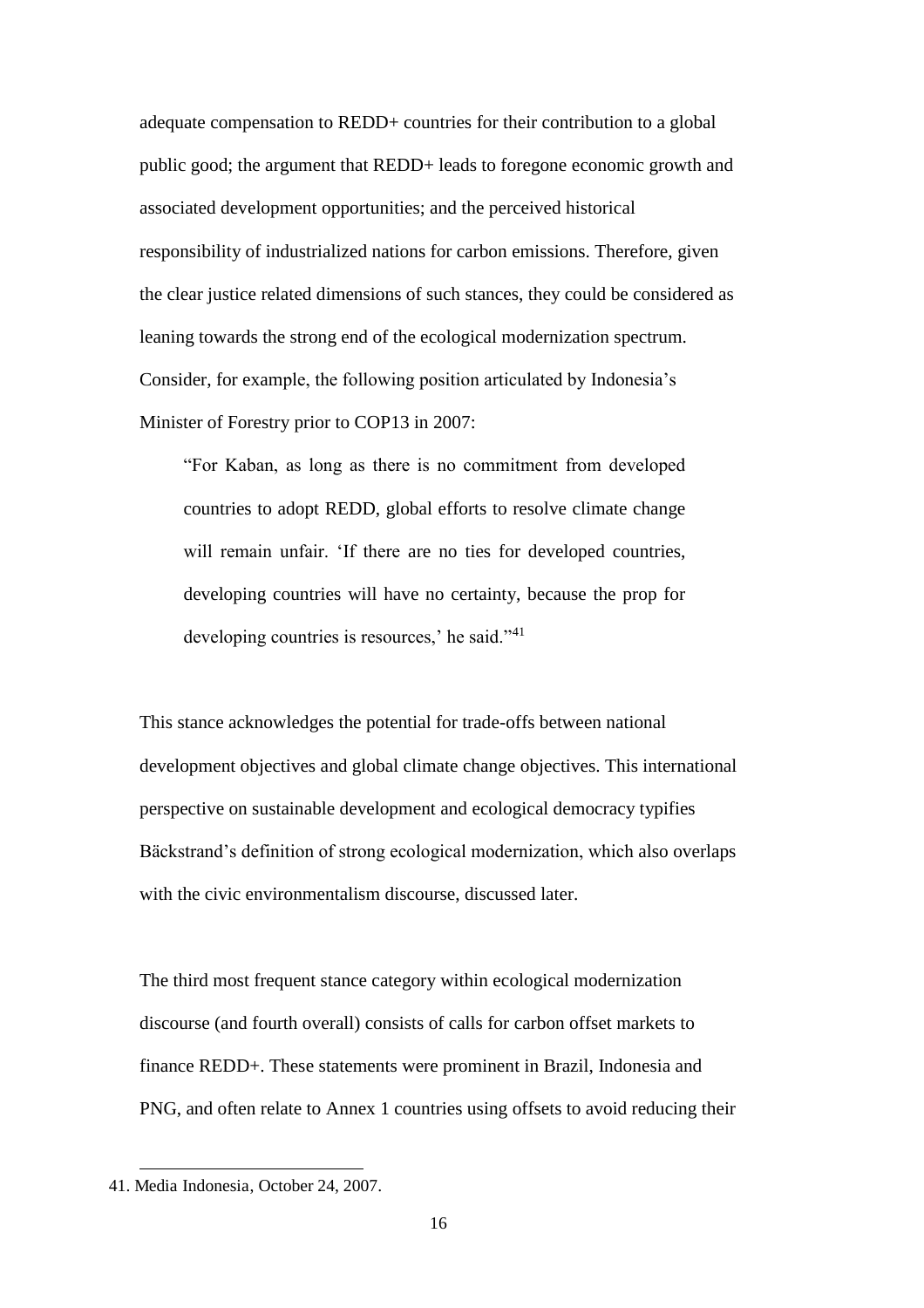own emissions, something that has generated considerable controversy. In many cases these stances call for linking REDD+ to carbon markets and assume that markets alone can solve the problem of global emissions. None of these stances mention potential risks, such as loss of access to forest resources, unequal power or access to information between sellers and investors, as well as other climate justice concerns. Such calls generally represent weak ecological modernization discourse, as they promote market driven strategies that sustain existing economic and development paradigms, while failing to question existing institutions and power structures that drive deforestation and forest degradation in the first place.

Interestingly, this is the most controversial among our stance categories, with 38 percent of offset related stances actually opposing REDD+ carbon offsets. Disagreement focused primarily on concerns with environmental justice or with the effectiveness of carbon markets in reducing emission, as per the following 2007 statement from the Ministry of Foreign Relations of Brazil:

"In the case of deforestation, Brazil does not agree with the premise of the carbon market, which enables the purchase of carbon credits for rich countries that pollute above the target set internationally."<sup>42</sup>

All three main actor groups contribute to debates around the four most frequent stance categories (global solution, global financial support, carbon markets, and co-benefits). However, overall, state and foreign actors dominate the ecological

 $\overline{a}$ 42. O Estado de S. Paulo, December 5, 2007.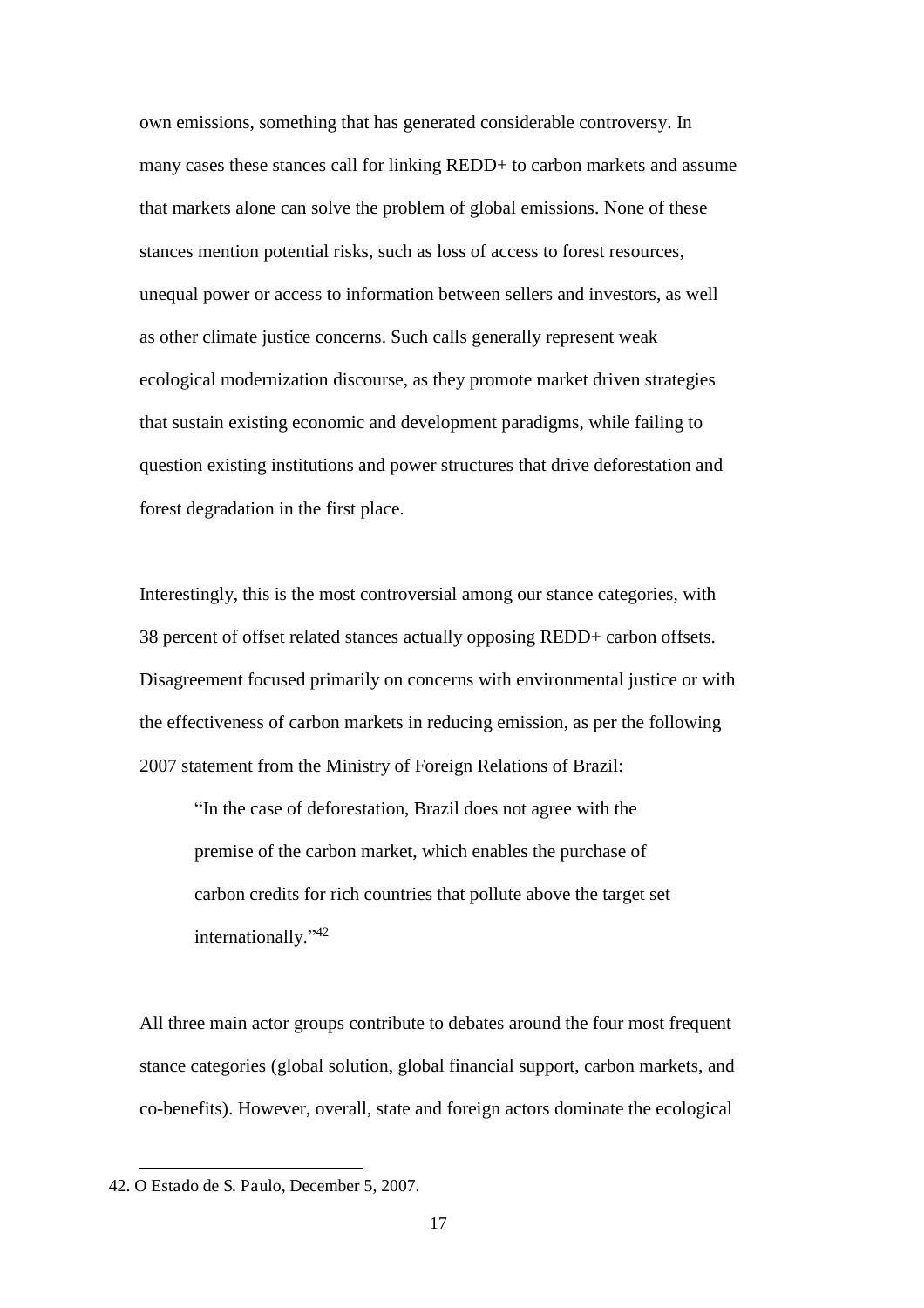modernization discourse, while domestic civil society and research institutes have far less representation (Figure 2). Interestingly, no civil society or domestic research organization put forward stances anticipating that REDD+ will deliver a win–win solution for climate change and development.

#### FIGURE 2

Green Governmentality: The Technocratic Solution

In the context of REDD+ media debates, stances reflecting green governmentality discourse appear in 5 out of 7 countries (Brazil, Cameroon, Peru, PNG and Vietnam). A total of five stance categories classified under green governmentality focused primarily on technical solutions to the distribution of domestic costs and benefits. These include, in order of frequency: calls for REDD+ to compensate for the opportunity cost of forest conversion; for beneficiaries of environmental services to finance REDD+; and for increased technical and financial assistance.

The adoption of economic discourse reflects the use of "eco-knowledges" that impact "the administration of life itself—individuals, populations and the natural environment".<sup>43</sup> In this case, experts use science as the legitimizing instrument to justify specific technocratic policy solutions. Calls for REDD+ to compensate for the opportunity costs of forest conversion in the Brazilian media suggest that new incentive structures need to be set in place to tackle deforestation. In this case, economic theory provides the justification for how

<sup>43.</sup> Bäckstrand and Lövbrand 2006, 54.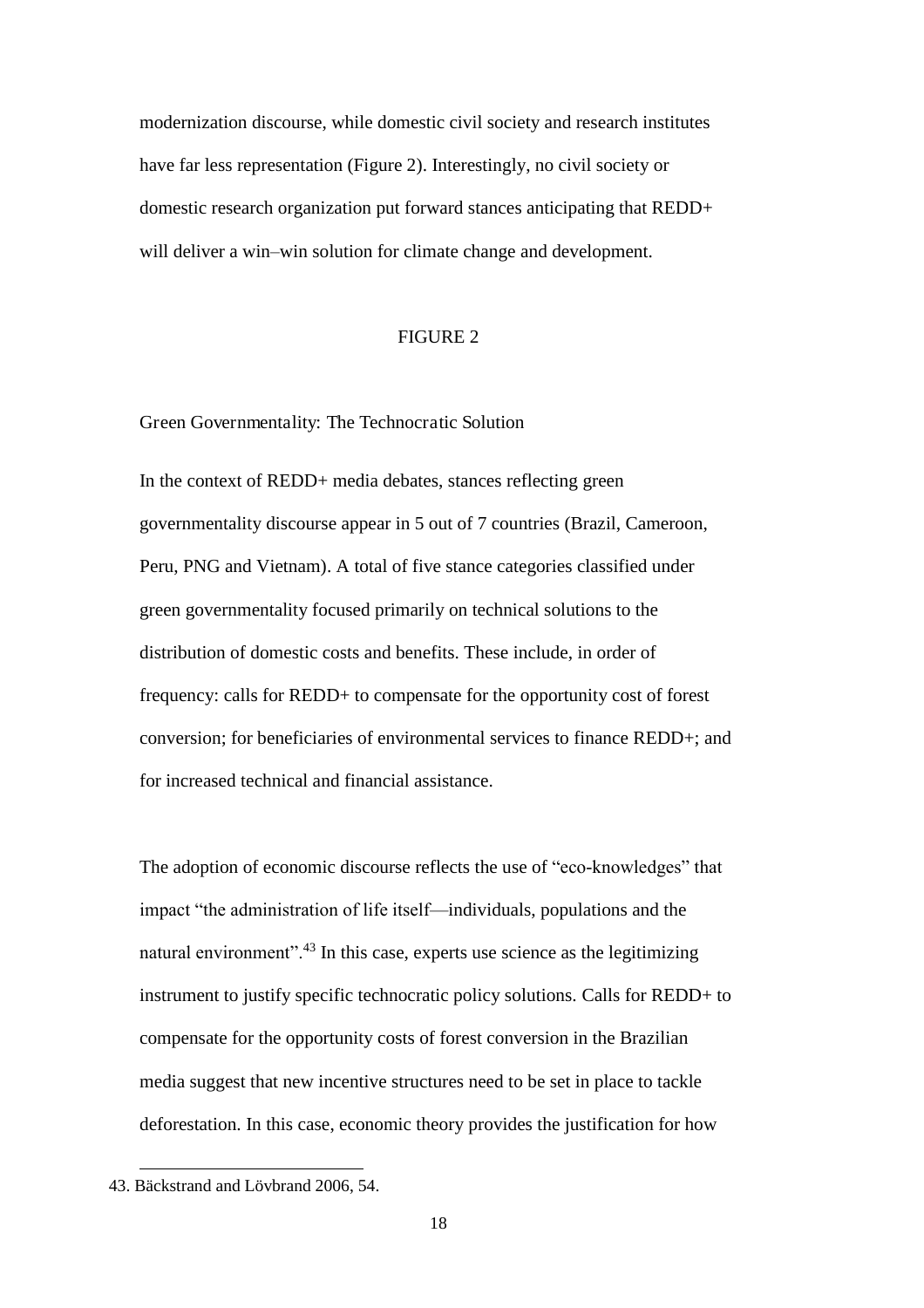REDD+ payments should be distributed. Consider, for example, the following statement from an economist from the Center for International Forestry Research: "When 80% of a serious environmental problem is caused by large landowners, then any solution will have to grant to this group some sort of compensation for losses"<sup>44</sup>. While such a position addresses the need to tackle the drivers of deforestation, it privileges an economic rationale for deciding who should be compensated. Another characteristic of green governmentality  $-$  asserting the global power of the administrative state  $-$  is reflected in stances demanding stronger international leadership (Peru and PNG) and calls for countries to join multilateral efforts on REDD+ (Vietnam).

A reflexive vision of green governmentality, which embraces an attitude of humility and self-reflection and where experts are conscious of the cultural assumptions they bring to their knowledge, is scarcely represented in the media. Overall, only ten percent of all stances have been classified as green governmentality, reflecting a marginalization of science within REDD+ media coverage.<sup>45</sup>

Domestic state actors are the most common actor group promoting green governmentality discourse, putting forward half of all stances (Figure 3). Foreign actors account for one third, and domestic civil society and research institutes one fifth. The latter group, dominated by research institutes, engaged with only two of the five stance categories, with civil society organizations

<sup>44.</sup> O Globo, May 25, 2010.

<sup>45.</sup> Perla Alvarez et al. 2012; Babon et al. 2012; Cronin and Santoso 2010; Kengoum 2011; Khatri et al. 2012.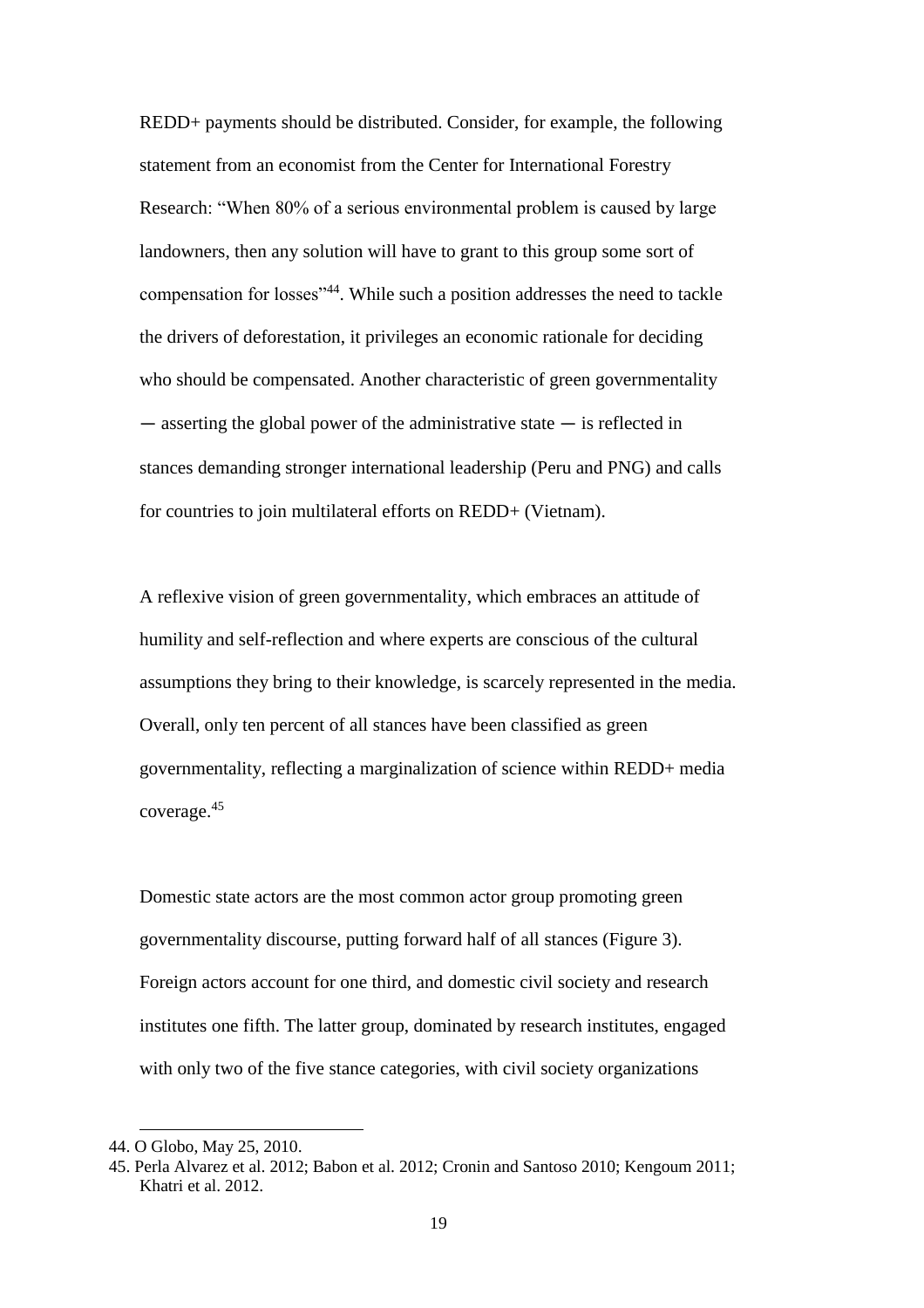having only a minor presence. State actors and domestic research organizations both engaged in debates around opportunity costs of REDD, indicating that state actors at times use scientific arguments to support their positions in the media, and that experts contribute to shaping public policy debates. State actors in Vietnam discussed domestic payments for environmental services (among the least prevalent stance categories) to gain support for a regulation that places economic values on forest related environmental services. Vietnam is the only country whose dominant discourse is green governmentality (Table 3).

#### FIGURE 3

Civic Environmentalism: Reformist or Radical?

Of the fifteen most common stance categories, four have been classified as reflecting civic environmentalism discourse. These include, in order of frequency: stances that consider governance and institutional reform or community rights and empowerment as prerequisites for REDD+; those that warn of the risk that REDD+ funding and corruption will encourage exploitation and dispossession of local people; and those that call for REDD+ funding to benefit poor and indigenous communities.

These four stance categories represent a total of 193 individual stances, or just over a third of the stances analyzed. These stances call for increased inclusion of marginalized groups as part of the realization of sustainable development, while a number recognize the fundamental trade-offs between economic, ecological, and social sustainability, as well as between global aims and local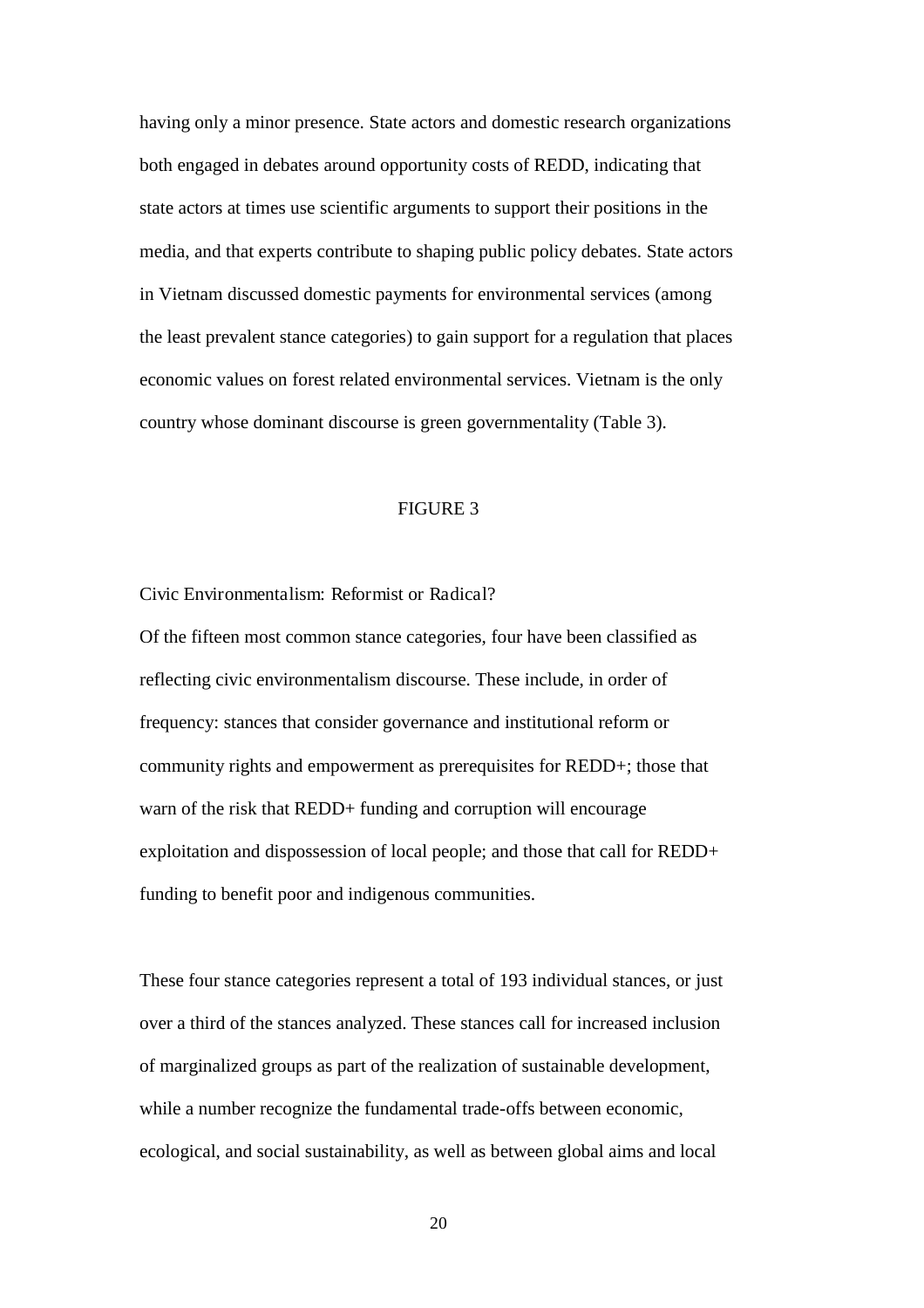needs. Stances related to civic environmentalism become more frequent in media coverage during the latter years (2009–2010) of the period analyzed. Civic environmentalism is the dominant discourse in PNG (55% of stances) and is also relatively frequent in Nepal (42%), followed by Indonesia (26%) and Brazil (21%). At the other extreme are Cameroon and Peru, where media coverage on REDD+ does not feature any stances that promote civic environmentalism.

Of the four stance categories, by far the most frequent is one that sees governance and institutional reform as the key to REDD+ success. Such a position frequently encourages stronger cooperation and coordination among market, state, and civil society actors, and the establishment of good governance, rather than a radical change in institutional arrangements. It can, therefore be described as a reformist, rather than a radical discourse. Consider the following statement from Wiwiek Awiati from the Indonesian Center for Environmental Law during COP13 in 2007:

"There are classic problems in the governance structure: corruption, poor institutional and intersectoral coordination, and legal uncertainty. If these are not resolved, then any mechanism applied will fail." <sup>46</sup>

 In this case, the stance acknowledges a range of systemic flaws in Indonesia's forestry sector that have contributed to the country's historically high levels of deforestation, and in doing so recognizes the challenges involved in

<sup>46.</sup> Kompas, December 12, 2007.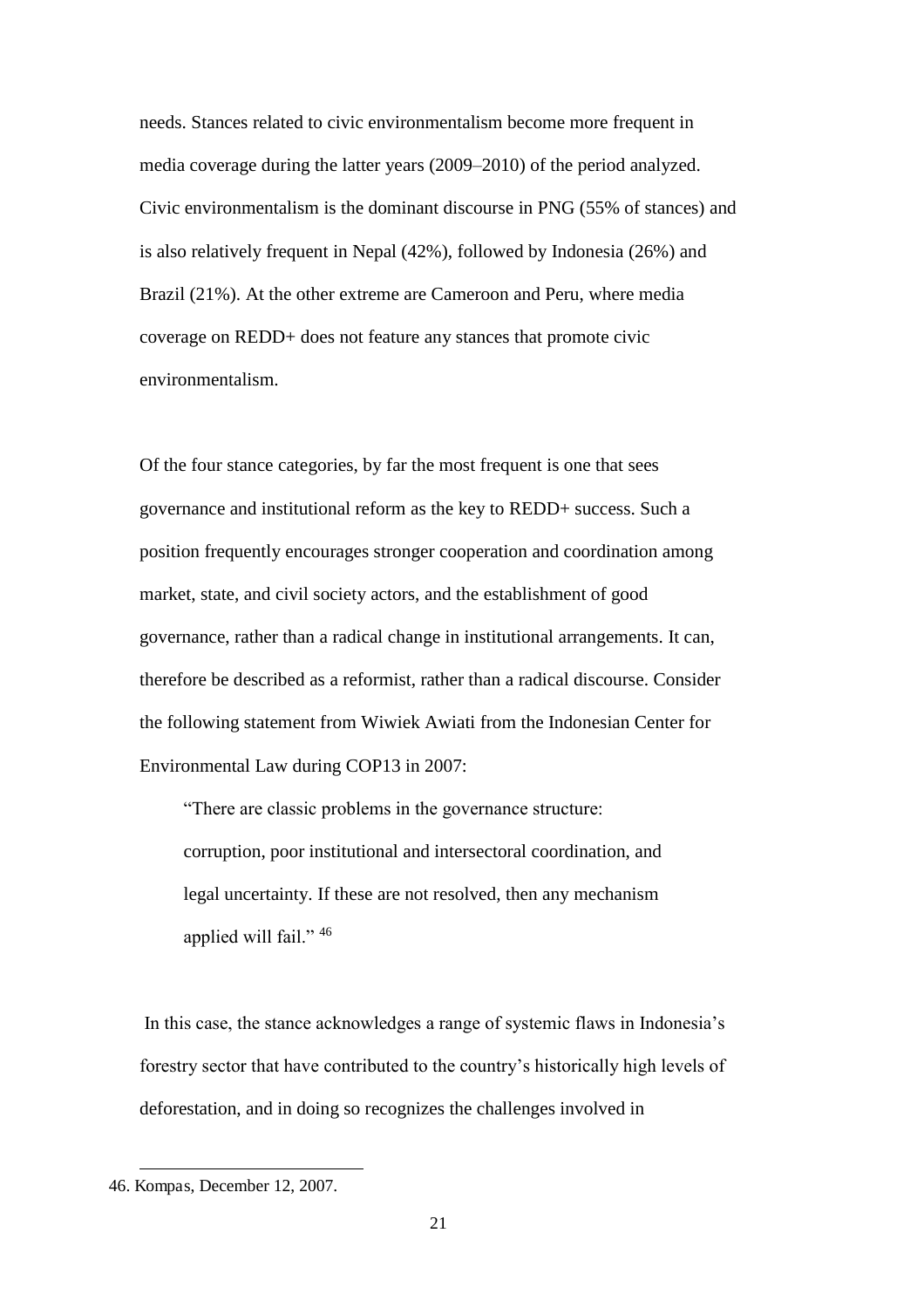implementing REDD+ at a national level. Still, such calls for improvements fall short of calling for radical reform of the political, economic, and social status quo.

Similarly, those stances that call for REDD+ funding to benefit poor and indigenous communities also represent reformist version of civic environmentalism, in that they don't necessarily question the underlying power structures that leave poor and indigenous communities marginalized.

Lying more towards the radical end of civic environmentalism are those stances that explicitly recognize the need for respecting local rights, inclusive decisionmaking, and empowering communities to capitalize on REDD+. While we have already seen a number of stance categories that are related to local communities – for example, those concerned with distribution of benefits – this particular stance category goes further, to argue for a fundamental transformation of existing power structures. Consider, for example, the following statement from Dorothy Tekwie from Greenpeace:

"Despite playing a leadership role internationally, the Government of PNG has not consulted with landowners and civil society and does not represent the people of PNG."<sup>47</sup>

This stance highlights how national power relations can undermine the representation of weaker actors in international negotiation processes, and how this impacts on the legitimacy of REDD+ policy processes. Such stances call

<sup>47.</sup> Post Courier, November 23, 2009.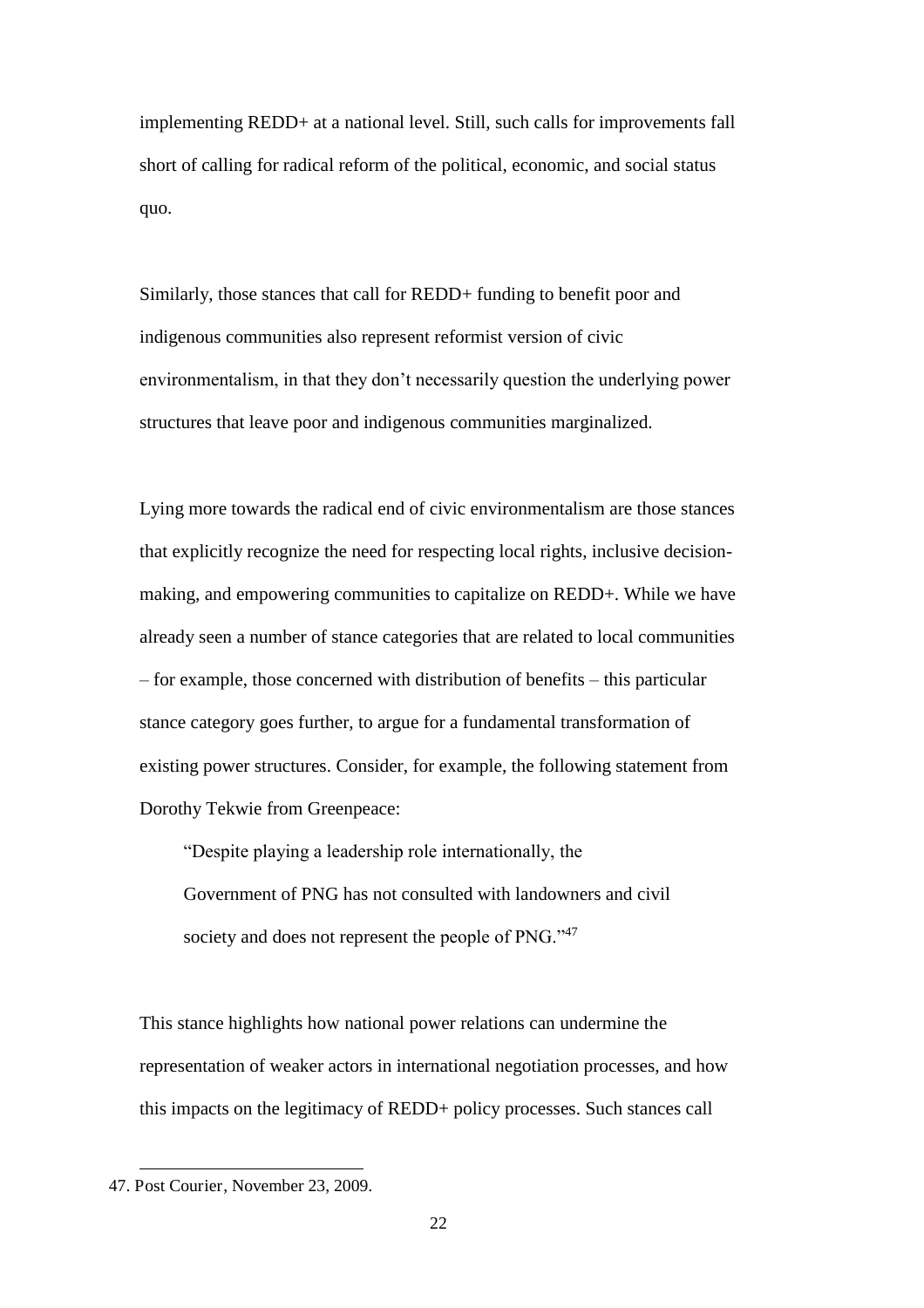for greater inclusion of these groups in decision-making and by doing so challenge existing power relations. Stances that warn of the risk that REDD+ funding, coupled with a culture of corruption that promotes the exploitation of local rights, reflect a similar questioning of national decision-making structures in the context of weak governance.

When we look at who is saying what, it is clear that domestic civil society actors are more frequently engaged in civic environmentalism than in other discourses, accounting for half of their total stances over the five year period. These stances primarily advocate for governance reforms and community empowerment, but also include the few stances that refer to potential trade-offs between REDD+ and community benefits (Figure 4). Within civic environmentalism, state actors focus primarily on the need to establish new institutions for REDD+, but rarely call for radical change. Foreign actors account for just one fifth of the stances classified under civic environmentalism discourse. When we consider the distinction between reformist and radical civic environmentalism, and the classification of only those stances linked to empowerment and exploitation as radical, the prominence of civil society becomes even more conspicuous, as does the absence of foreign actors.

#### FIGURE 4

#### **Deadlock or Transformational Change?**

Drawing from the above evidence on REDD+ public discourse, we argue that discourse promoting transformational change shows at least one of these four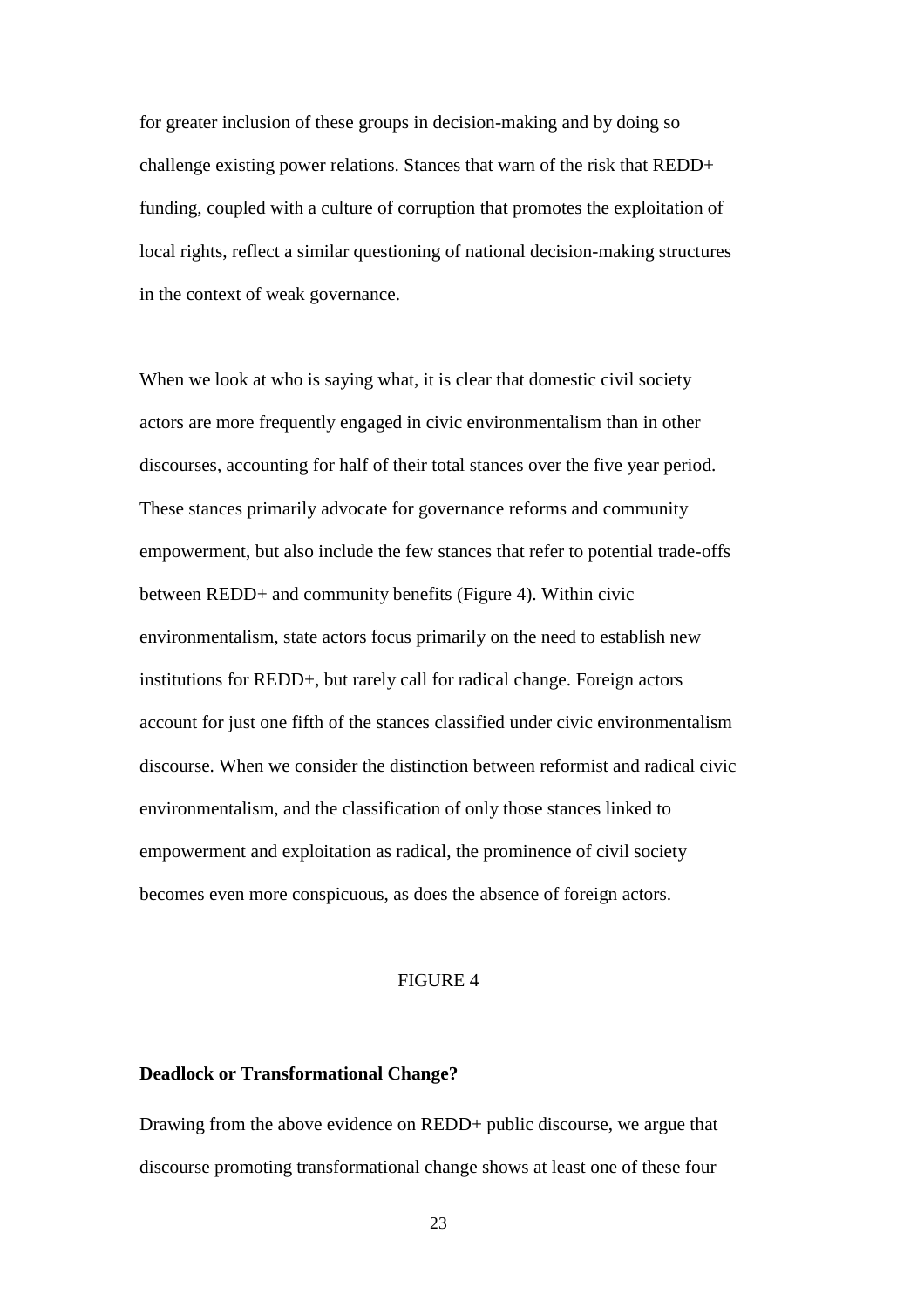characteristics: 1) it clearly discusses specific policy reforms needed to address drivers of deforestation and forest degradation; 2) it takes into account the risks and trade-offs that a REDD+ mechanism might entail; 3) it goes beyond technocratic solutions to reduce emissions and includes the need for governance and institutional change; 4) it explicitly challenges existing power relations that support business-as-usual.

We identify two central characteristics of public discourse in the REDD+ countries analyzed here. First, the stance categories within the two most dominant discourses (weak ecological modernization, the most common discourse in Brazil, Cameroon, Indonesia, Nepal and Peru, and reformist civic environmentalism, the most common in PNG) reveal the prevalence of public debates that avoid directly tackling drivers of deforestation and forest degradation. Although a number of actors recognize the need for institutional and governance reform to support REDD+, the vast majority of stances fail to directly challenge business-as-usual. Just nine civic environmentalism stances discussed directly address drivers of deforestation, such as legal and illegal logging and conversion of forest to plantation agriculture or other land uses. These stances appeared almost exclusively in the Indonesian media. State actors put forth six of these stances —twice to suggest they are tackling these issues  $\alpha$  already  $\alpha$  and civil society organizations the other three. The high frequency of reformist civic environmentalism stances in PNG coincided with 2008 reports into questionable carbon projects and related corruption scandals, which compelled the government to respond to questions of climate change

24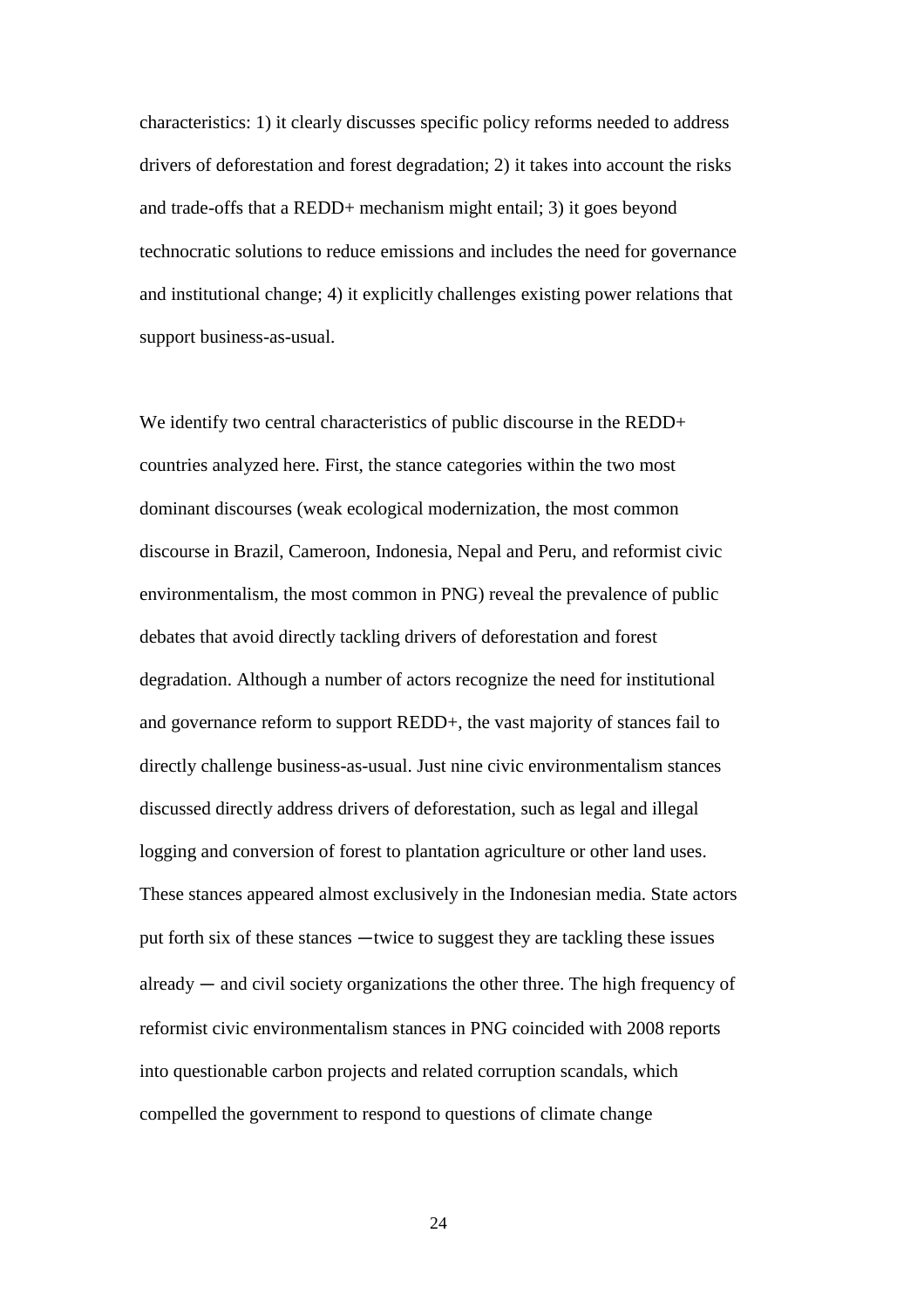governance.<sup>48</sup>

The second central characteristic is that, overall, discourses that call for  $transformational change - reflexive green governmentality and radical civic$  $e$ nvironmentalism  $-$  are the least prominent overall, although radical civic environmentalism is quite prominent in PNG and to a lesser extent in Brazil. This indicates that very few public debates recognize the potential trade-offs between REDD+ and economic development goals, nor do they question the potential impacts of REDD+ on the socioeconomic conditions for local communities and their access to forest resources. Green governmentality stances offer predominantly technocratic solutions to deforestation and forest degradation, with few questioning existing institutional structures. Radical civic environmentalism stances go further in challenging business-as-usual: they address issues of power directly. For example, the call for increased participation of local people in decision-making processes on REDD+, and the importance of the recognition and respect of community and local rights to forest resources, challenge the prevailing distribution of power in national REDD+ policy arenas and raise issues related to procedural and distributional justice. These stances question underlying processes and power structures that maintain the dominance of established interests, including those behind the drivers of deforestation and forest degradation. They are, however, conspicuously infrequent, accounting for just 8 percent of all stances on REDD+. Interestingly, stances on empowerment and community rights are most prominent within the two countries that have the strongest existing legal

<sup>48.</sup> Babon et al. 2012.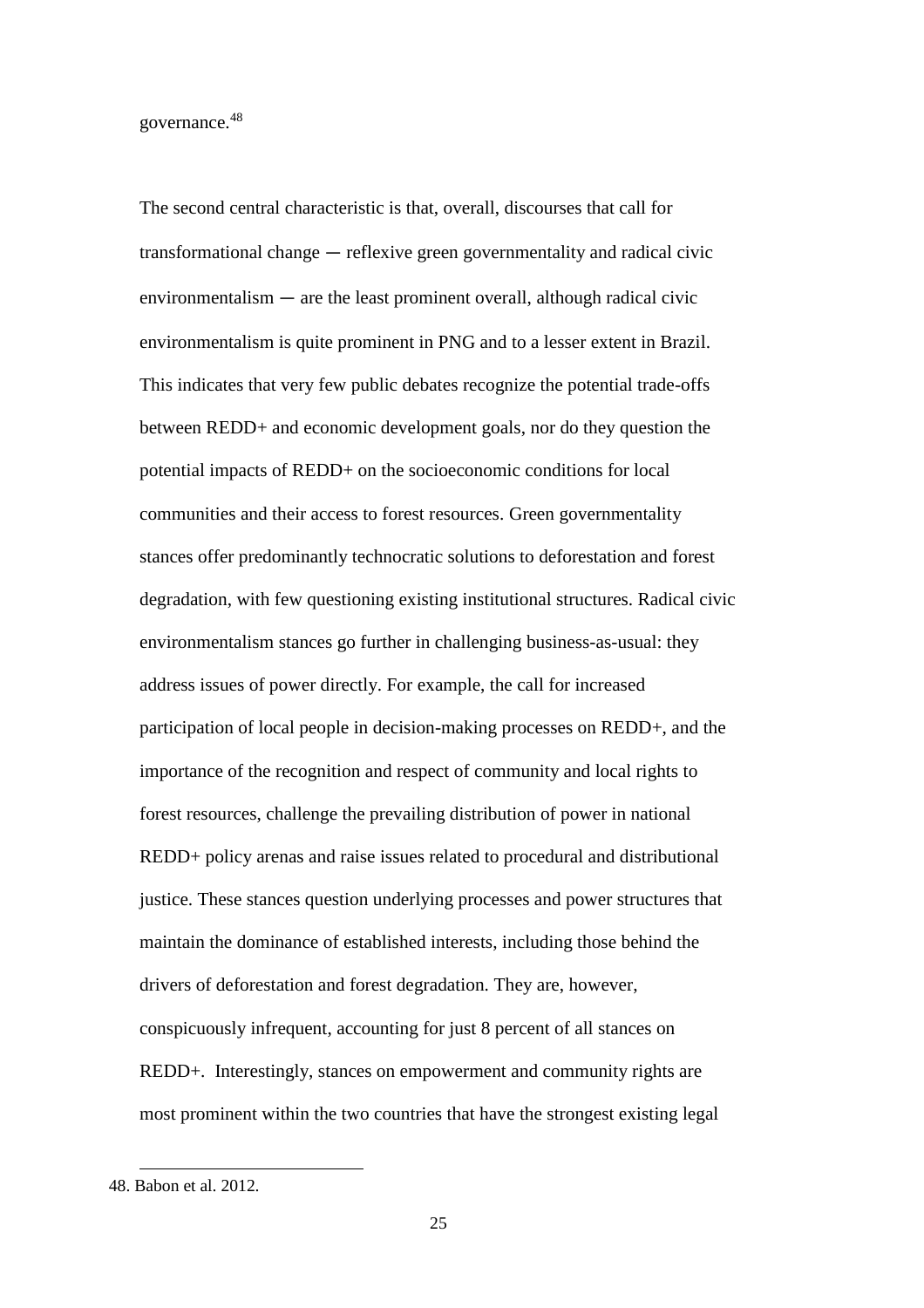structures recognizing local rights to forest resources, PNG and Brazil. Such stances directly address three of the four key aspects of transformational change identified above: they highlight the risks and trade-offs for local communities, and they call for institutional reform and changes in power structures. With  $r$ respect to the fourth aspect  $-$  tackling the drivers of deforestation and forest  $degradation$  – these stances address some of the underlying causes of deforestation and forest degradation and the need to rebalance power structures, but are less explicit about the need to address direct drivers.

When we compare countries, weak ecological modernization is the dominant discourse in Brazil, Cameroon, Indonesia, Nepal and Peru, while in PNG civic environmentalism and in Vietnam green governmentality dominates. These differences reflect a stronger focus on governance and the need to empower local communities to effectively participate in REDD+ in PNG, and the extensive reliance on scientific and technical justifications for promoting REDD+ in Vietnam. Such comparison also reflects the extent to which respective national political systems are open to the participation of nonstate actors, as well as freedom of the press. Domestic civil society primarily supports civic environmentalism discourse and statements from this actor group are completely absent from REDD+ media coverage within the two countries, Cameroon and Vietnam, where the press is labeled as 'not free'<sup>49</sup>.

#### **Conclusion**

Our results support existing evidence that REDD+ has brought issues of forest

<sup>49.</sup> Freedom House 2011.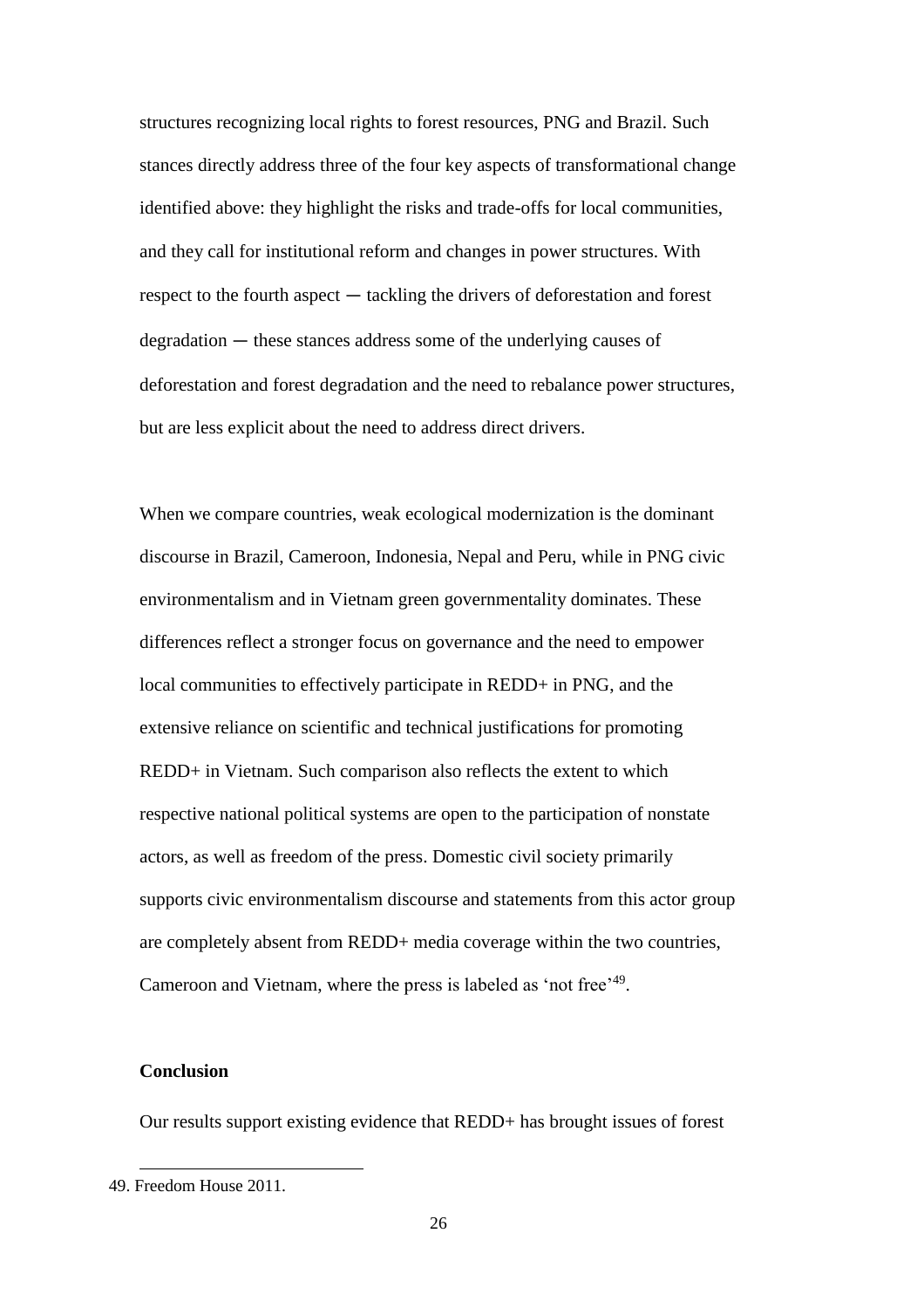governance to the forefront of international and national public policy debates. This prominence has led some authors to identify 'forest governance' as a new stand-alone discourse within the REDD+ domain.<sup>50</sup> Nevertheless, the dominance of weak ecological modernization discourse indicates that many REDD+ policy actors favor measurable market solutions and ignore possible socioeconomic trade-offs. In most countries issues such as protecting local rights and participation remained marginal in national REDD+ public debates, at least until 2010. Evidence also suggests that even national public debates focus more on international REDD+ design and financing, as opposed to localized experimentation and learning.<sup>51</sup>

Most notable in all seven countries is the absence of a debate around the direct causes of deforestation and how to address them. State and business actors from the agricultural, forestry, infrastructure development and mining sectors are very scarcely engaged in public debates on direct drivers. At present, national public discourses on REDD+ show only a limited potential to move beyond concerns with forest governance and demand more substantive political action to transform current production and land use allocation processes that drive deforestation and forest degradation. We conclude that dominant public discourse in REDD+ countries largely fails to question existing policies and practices in the sectors that drive business-as-usual. In order to achieve a shift in discourse that will support transformational change, reformist policy actors as well as the media need to engage dominant policy actors more explicitly in debates about how to reduce pressure on forest from agricultural expansion,

 $\ddot{\phantom{a}}$ 

<sup>50.</sup> Arts and Buizer 2009; Hiraldo and Tanner 2011.

<sup>51.</sup> McDermott et al. 2011.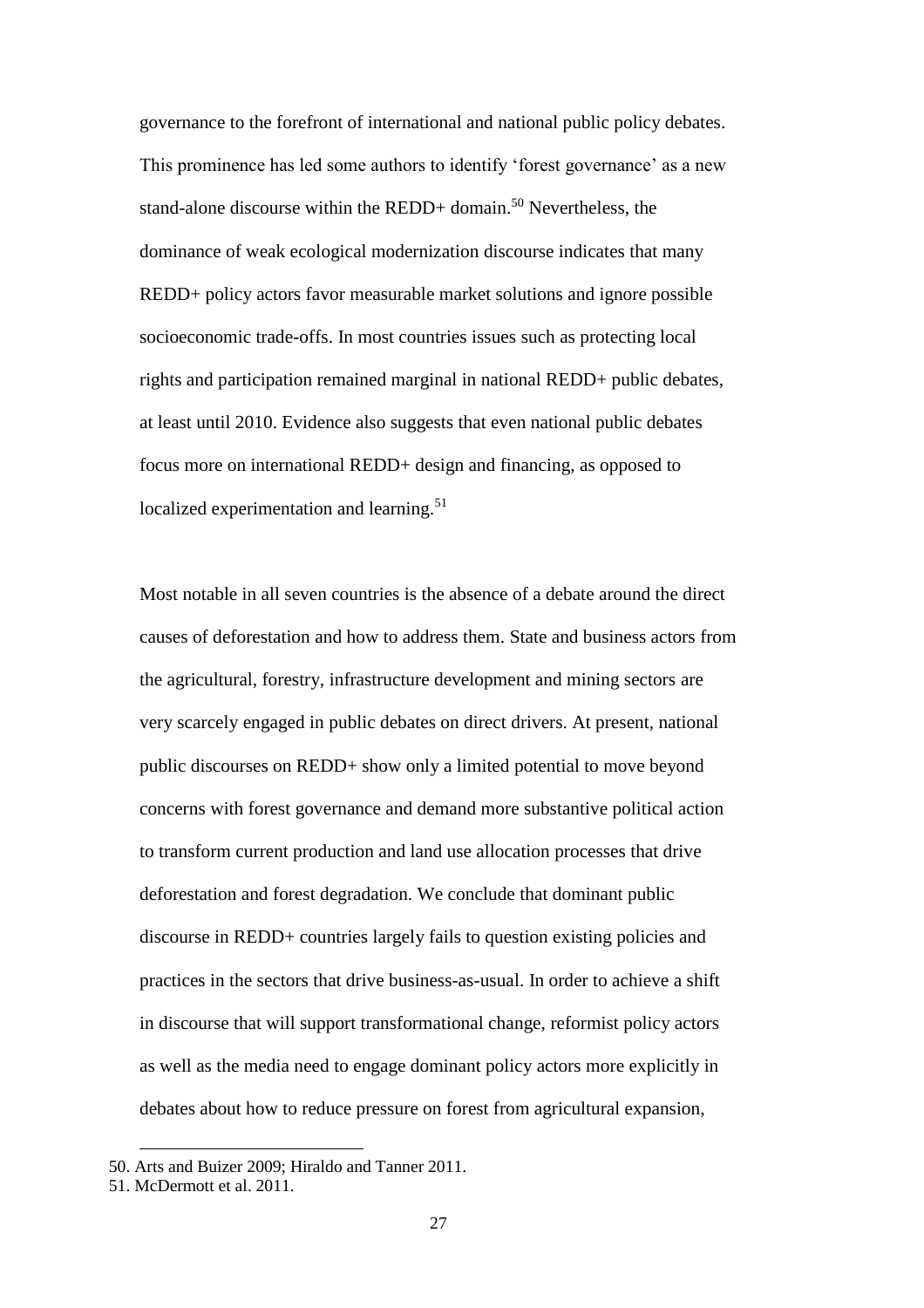legal and illegal logging, mining and infrastructure development.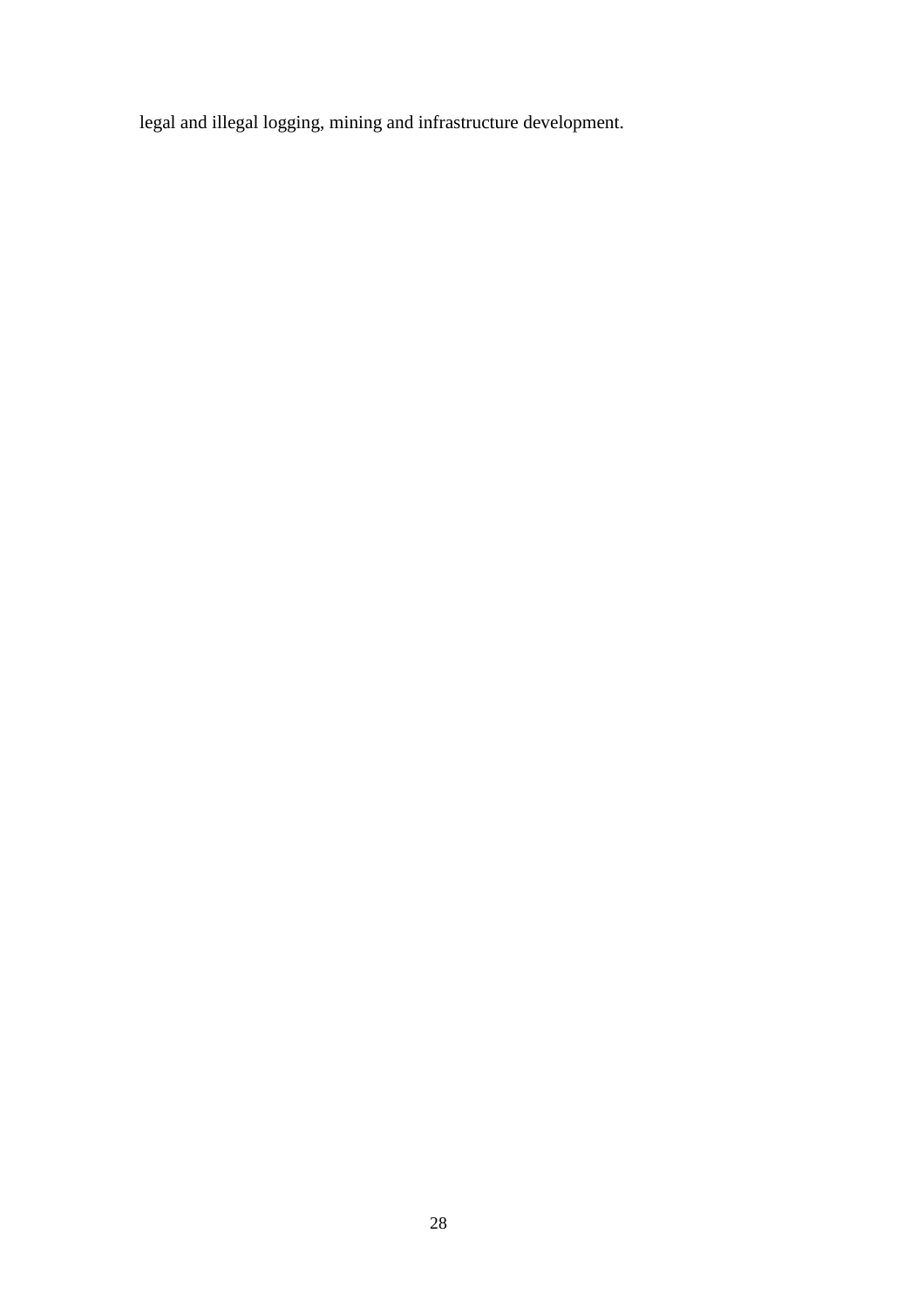#### **References**

- Anderson, Alison. 2009. Media, Politics and Climate Change: Towards a New Research Agenda. Sociology Compass 3 (2): 166-182.
- Andsager, Julia A. 2000. How Interest Groups Attempt to Shape Public Opinion with Competing News Frames. Journalism and Mass Communication Quarterly 77 (3): 577-592.
- Arts, Bas, and Marleen Buizer. 2009. Forests, Discourses, Institutions: A Discursive-Institutional Analysis of Global Forest Governance. Forest Policy and Economics 11 (5-6): 340-347.
- Babon, Andrea, Daniel McIntyre, and Ronald Sofe. 2012. REDD+ Politics in the Media: A Case Study from Papua New Guinea. Working Paper 97, Center for International Forestry Research, Bogor, Indonesia.
- Bäckstrand, Karin, and Eva Lövbrand. 2006. Planting Trees to Mitigate Climate Change: Contested Discourses of Ecological Modernization, Green Governmentality and Civic Environmentalism. Global Environmental Politics 6 (1): 50-75.
- Barroclough, Solon L., Krishna B. Ghimire, 1995. Forests and Livelihoods: The Social Dynamics of Deforestation in Developing Countries. Basingtoke and London: Macmillan Press.
- Bell, Allan, 1994. Climate of Opinion: Public and Media discourse on the Environment. Discourse and Society 5 (1): 33-64.
- Benford, Robert D, and David A. Snow. 2000. Framing Processes and Social Movements: An Overview and Assessment. Annual Review of Sociology 26: 611-639.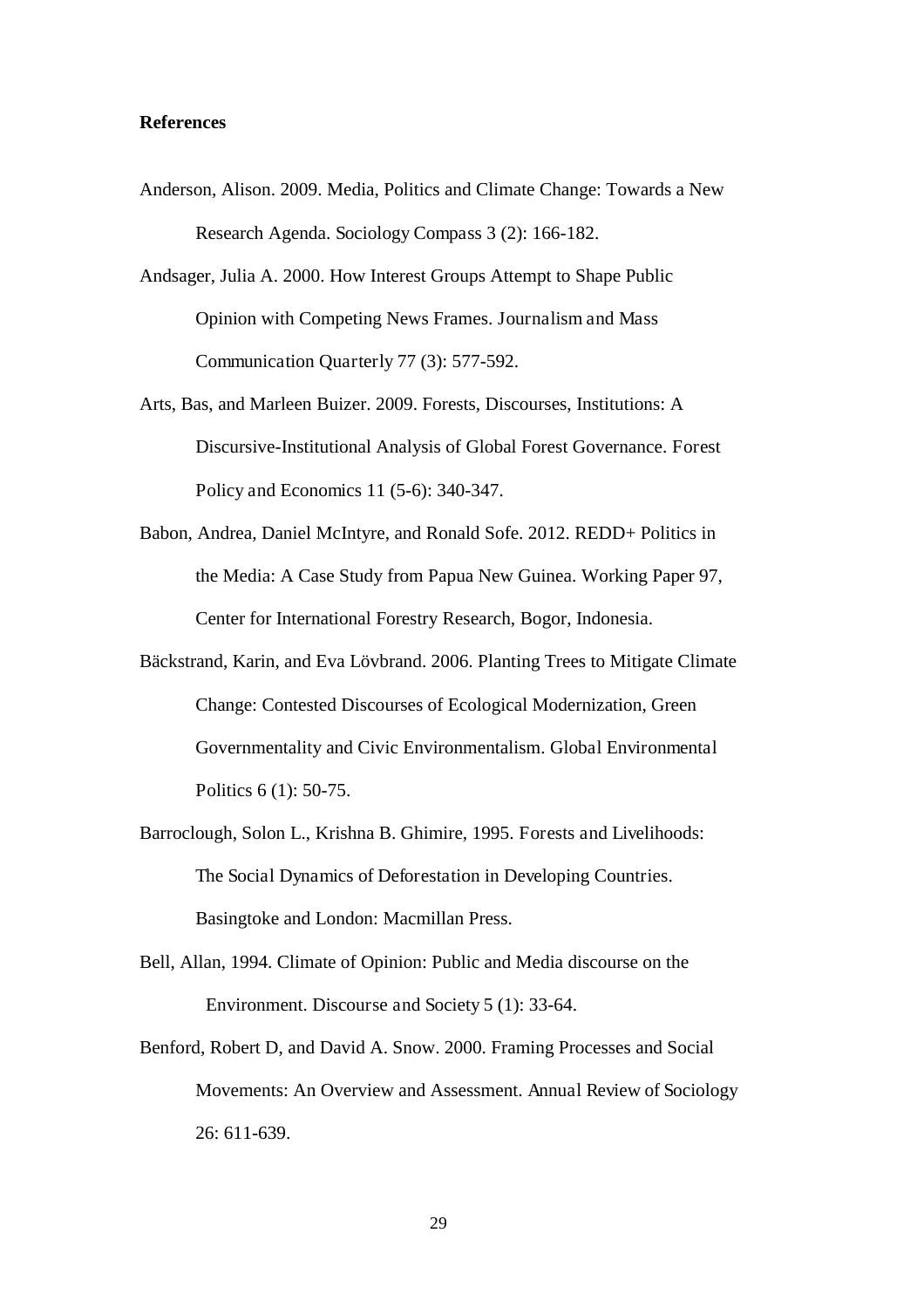Bennett, Lance W. 1994. An Introduction to Journalism Norms and Representations of Politics. Political Communication 13 (4): 373-384.

- Boykoff, Maxwell T. 2008. The Cultural Politics of Climate Change Discourse in UK Tabloids. Political Geography 27 (5): 249-269.
- Boykoff, Maxwell T. 2009. We Speak for the Trees: Media Reporting on the Environment. Annual Review of Environment and Resources 34: 431- 457.
- Brockhaus, Maria, and Arild Angelsen. 2012. Seeing REDD+ through 4Is: A Political Economy Framework. In Analysing REDD+: Challenges and Choices, edited by Arild Angelsen, Maria Brockhaus, William D. Sunderlin and Louis V. Verchot, 15-30. Bogor, Indonesia: Center for International Forestry Research.
- Brockhaus, Maria, Monica Di Gregorio, and Sofi Mardiah. 2014. Governing the Design of National REDD+: An Analysis of the Power of Agency. Forest Policy and Economics 49: 23-33.
- Carvalho, Anabela, and Jacquelin Burgess. 2005. Cultural Circuits of Climate Change in UK: Broadsheet Newspapers, 1985–2003. Risk Analysis 25 (6): 1457-1469.
- Castree, Noel. 2004. Differential Geographies: Place, Indigenous Rights and 'Local' Resources. Political Geography 23 (2): 133-167.
- Chomitz, Kenneth M, Piet Buys, Giacomo De Luca, Timothy S. Thomas, and Sheila Wertz- Kanounnikoff. 2007. At Loggerheads? Agricultural Expansion, Poverty Reduction, and Environment in the Tropical Forests. World Bank Policy Research Report, The World Bank, Washington DC.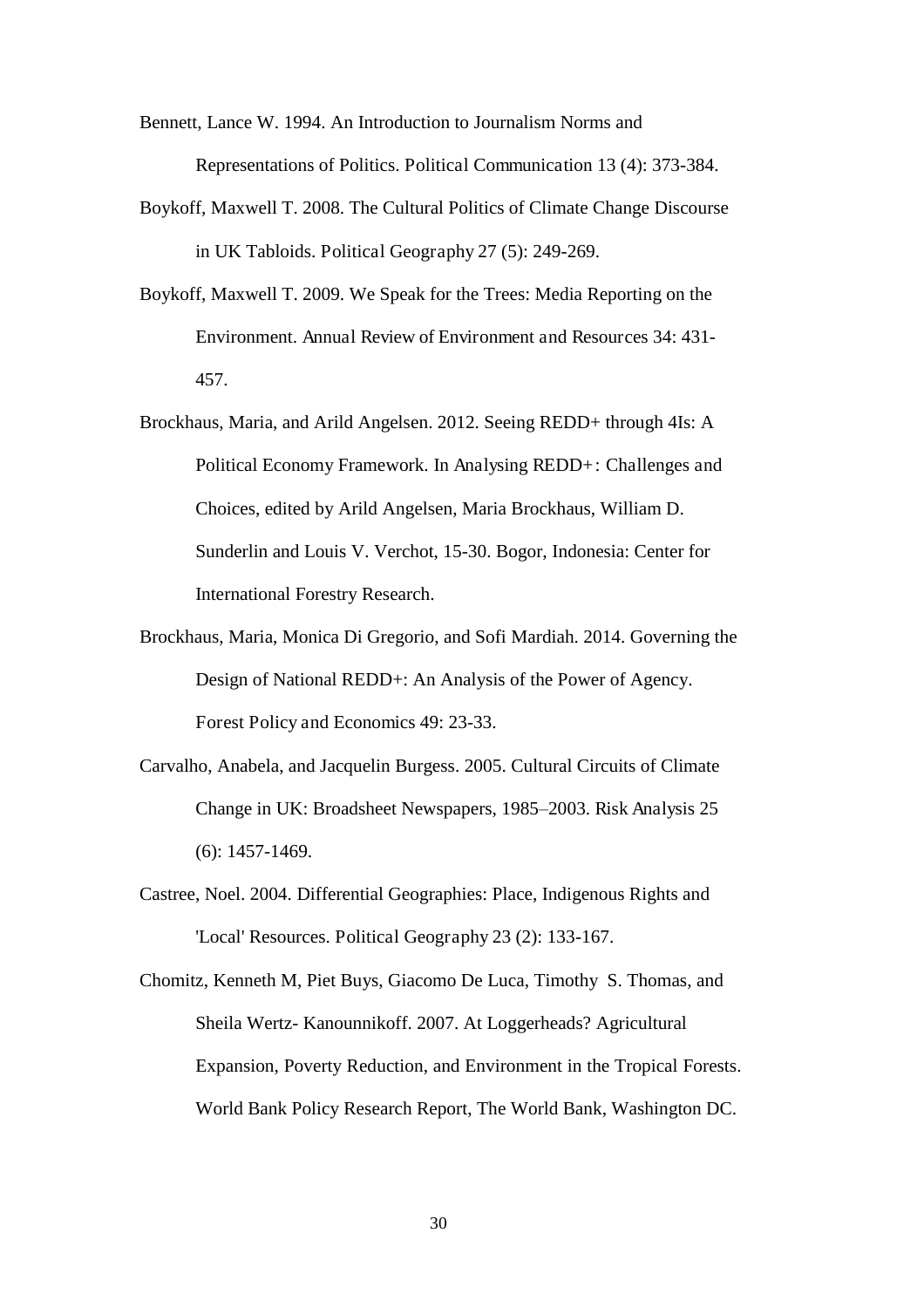- Christoff, Peter. 1996. Ecological Modernization, Ecological Modernities. Environmental Politics 5 (3): 476–500.
- Clapp, Jennifer, and Paul Dauvergne. 2005. Paths to a Green World: The Political Economy of the Global Environment. Cambridge, MA: MIT Press.
- Cronin, Tim, and Levania Santoso. 2010. REDD+ Politics in the Media: A Case Study from Indonesia. Working Paper 49, Center for International Forestry Research, Bogor, Indonesia.
- Crow, Deserai A. 2010. Local Media and Experts: Sources of Environmental Policy Initiation? Policy Studies Journal 38 (1): 143-164.
- Dean, Mitchell. 2004. Governmentality: Power and Rule in Modern Society. London, Sage Publications.
- Di Gregorio, Monica, Maria Brockhaus, Tim Cronin, Efrian Muharrom, Levania Santoso, Sofi Mardiah, and Mirjam Büdenbender, M. 2013. Equity and REDD+ in the Media: A Comparative Analysis of Policy Discourses. Ecology and Society 18 (4), 39.
- Di Gregorio, Monica, Maria Brockhaus, Tim Cronin, and Efrian Muharrom. 2012a. Politics and Power in National REDD+ Policy Processes. In Analysing REDD+: Challenges and choices (pp. 31-48), edited by Arild Angelsen, Maria Brockhaus, William D. Sunderlin and Louis V. Verchot, 85-100. Bogor, Indonesia: Center for International Forestry Research.
- Di Gregorio, Monica, Stephan Price, Clare Saunders, and Maria Brockhaus. 2012b. Code Book for the Analysis of Media Frames in Articles on REDD. CIFOR, Bogor, Indonesia.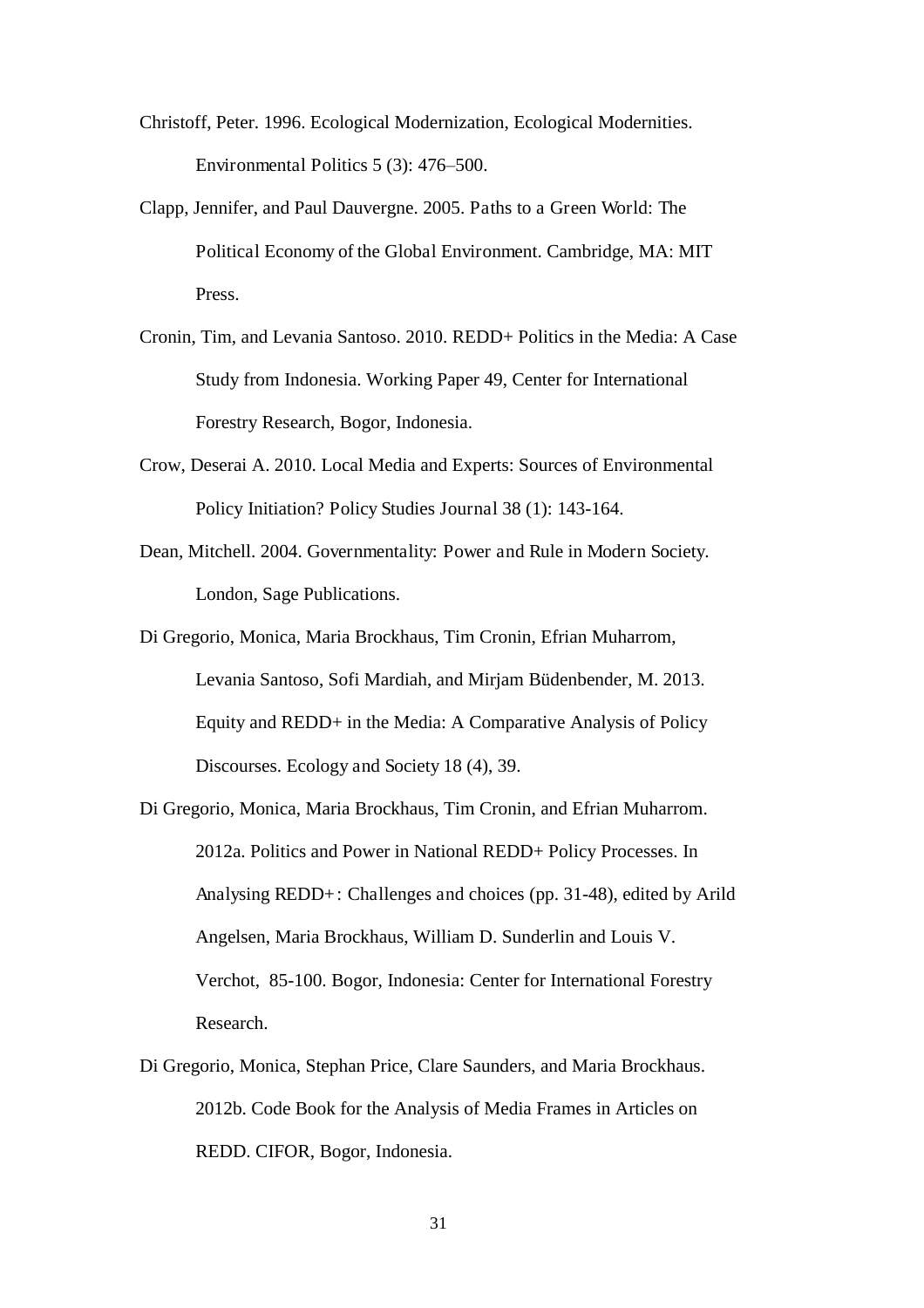- Dryzek, John S. 2000. Deliberative Democracy and Beyond: Liberals, Critics, Contestations. Oxford: Oxford University Press.
- Elliott, Lorraine. 2002. Global Environmental Governance. In Global Governance: Critical Perspectives, edited by Rorden Wilkinson and Steve Hughes, 55-72. London and New York: Routledge.
- Forsyth, Timothy. 2003. Critical Political Ecology: The Politics of Environmental Science. London: Routledge.
- Forsyth, Timothy, and Andrew Walker. 2008. Forest Guardians, Forest Destroyers: The Politics on Environmental Knowledge in Thailand. Seattle, WA: University of Washington Press.
- Foucault, Michael. 1971. Orders of discourse. Social Science Information 10 (2): 7-30.
- Freedom House. 2011. Global Press Freedom Rankings. [https://freedomhouse.org/sites/default/files/FOTP%202011%20Global%](https://freedomhouse.org/sites/default/files/FOTP%202011%20Global%20%26%20Regional%20Rankings.pdf) [20%26%20Regional%20Rankings.pdf,](https://freedomhouse.org/sites/default/files/FOTP%202011%20Global%20%26%20Regional%20Rankings.pdf) last accessed April 23, 2015.
- Gupta, Joyeeta. 2012. Glocal Forest and REDD+ Governance: Win-Win or Lose-Lose? Current Opinion in Environmental Sustainability 4 (6): 620-627.
- Hajer, Maarten A. 1995. The Politics of Environmental Discourse: Ecological Modernization and the Policy. Oxford: Clarendon Press.
- Hiraldo, Rocío, and Thomas Tanner. 2011. Forest Voices: Competing Narratives over REDD. IDS Bulletin 42 (3): 42-51.
- Hosonuma, Noriko, Martin Herold, Veronique De Sy, Ruth S. De Fries, Maria Brockhaus, Louis V. Verchot, Arild Angelsen, and Erika Romijn. 2012.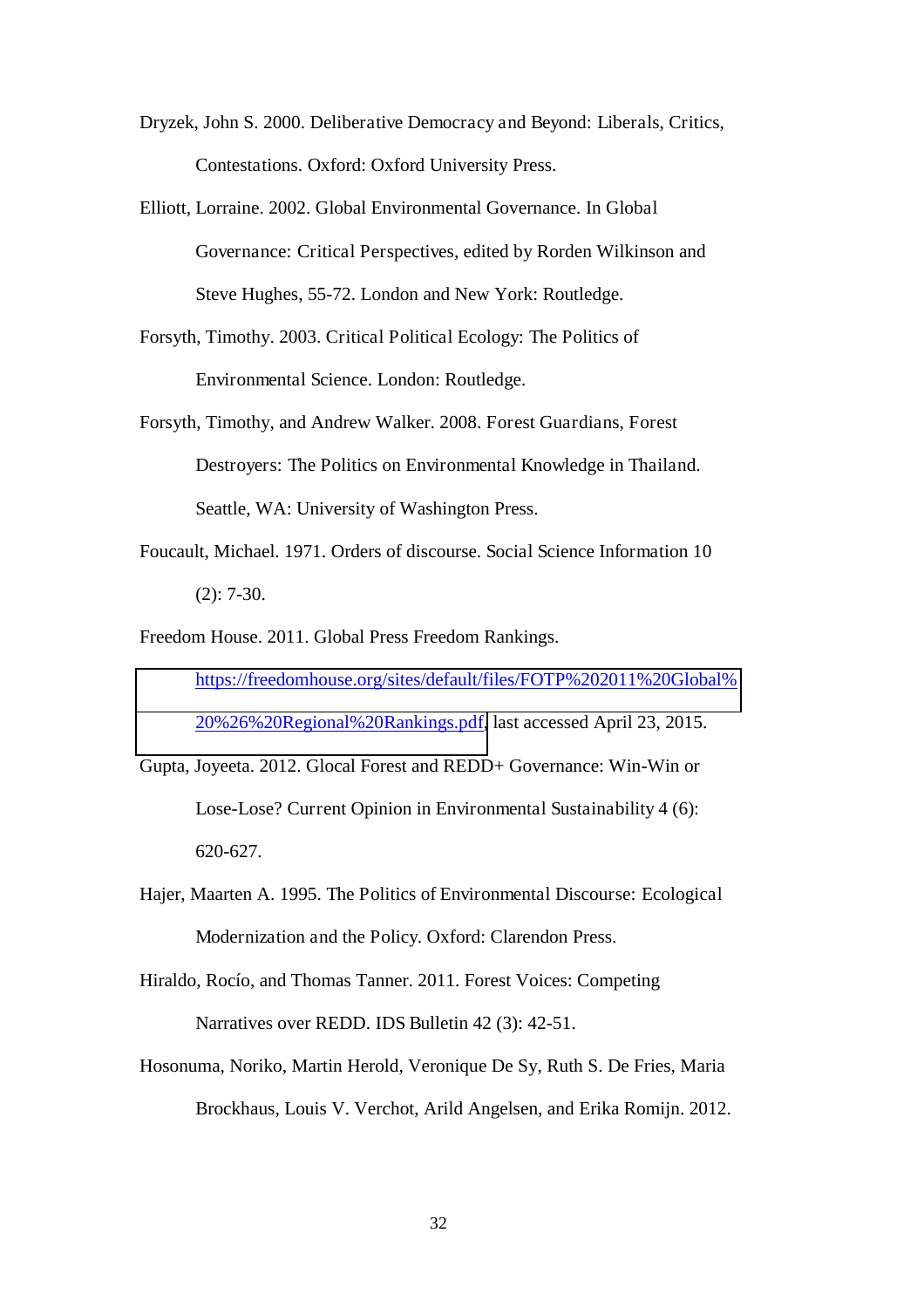An Assessment of Deforestation and Forest Degradation Drivers in Developing Countries. Environmental Research Letters 7(4).

- Jasanoff, Sheila, and Marybeth Long Martello. 2004. Earthly Politics: Local and Global in Environmental Governance. Cambridge, MA: MIT Press.
- Kaimowitz, David, and Arild Angelsen. 1998. Economic Models of Tropical Deforestation: A Review. Bogor, Indonesia: Center for International Forestry Research.
- Kanninen, Makku, Daniel Murdiyarso, Frances Seymour, Arild Angelsen, Swen Wunder, and Laura German. 2007. Do Trees Grow on Money?: The Implications of Deforestation Research for Policies to Promote REDD. Bogor, Indonesia: Center for International Forestry Research.
- Kengoum, Djiegni Félicien. 2011. REDD+ Politics in the Media: A Case Study from Cameroon. Working Paper 51, Center for International Forestry Research, Bogor, Indonesia.
- Khatri, Dil B., Ramesh P. Bhushal, Naya S. Paudel, and Niru Gurung. 2012. REDD+ Politics in the Media: A Case Study from Nepal. Working Paper 96, Center for International Forestry Research Bogor, Indonesia.
- Kockleman, Paul. 2004. Stance and Subjectivity. Journal of Linguistic Anthropology 14 (2): 127-150.
- Litfin, Karen. 1994. Ozone Discourses. Science and Politics in Global Environmental Cooperation. New York: Colombia University Press.

Macnaghten, Phil, and John Urry. 1998. Contested Natures. London: Sage.

McDermott, Constance L., Kelly Levin, and Benjamin Cashore. 2011. Building the Forest-Climate Bandwagon: REDD+ and the Logic of Problem Amelioration. Global Environmental Politics 11 (3): 85-103.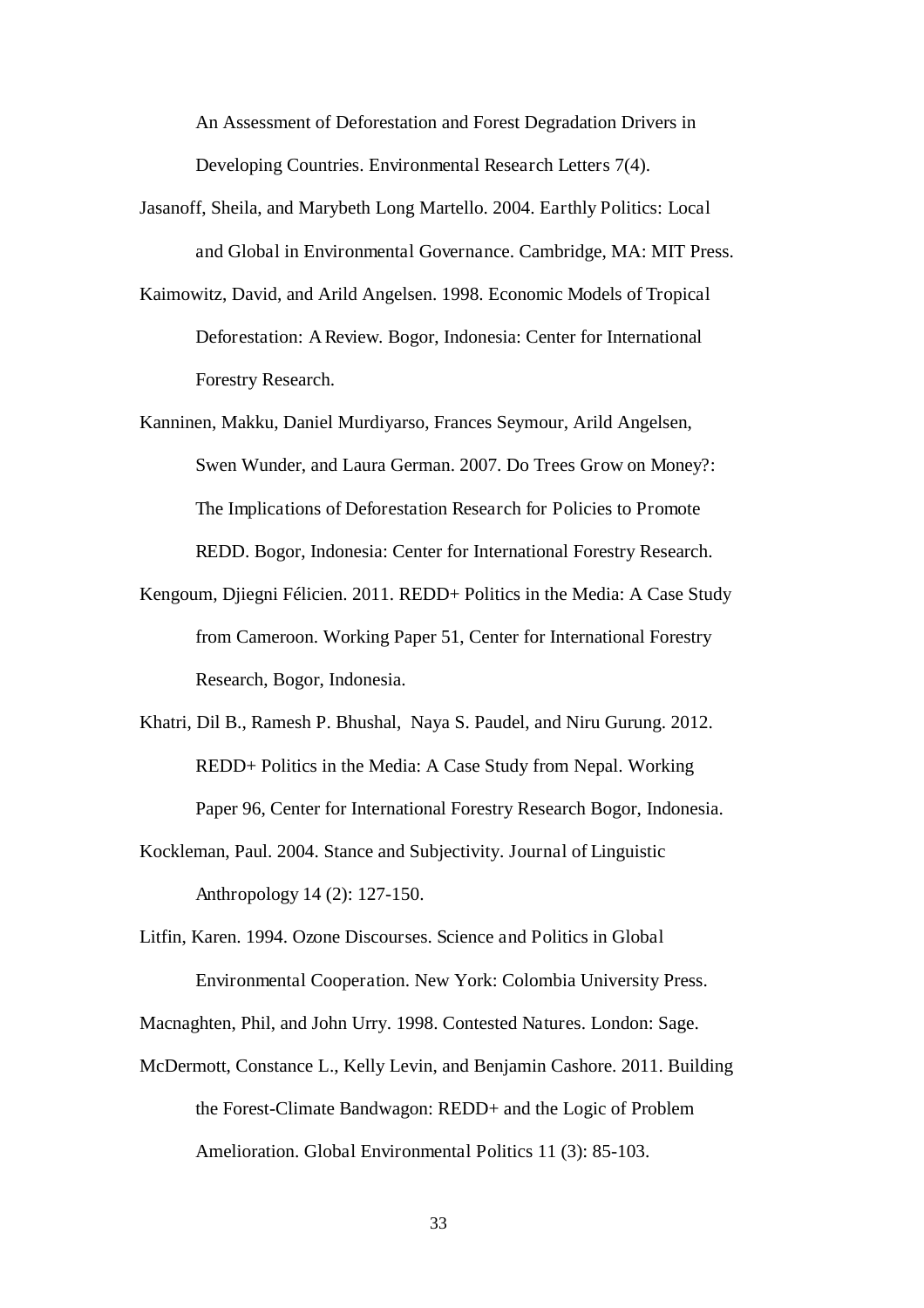- Mol, Arthur P. J. 2001. Globalization and Environmental Reform: The Ecological Modernization of the Global Economy. Cambridge, MA: MIT Press.
- Moser, Susanne C., and Lisa Dilling. 2007. Creating a Climate for Change: Communicating Climate Change and Facilitating Social Change. Cambridge, UK: Cambridge University Press.
- Newell, Peter. 2008. The Political Economy of Global Environmental Governance. Review of International Studies 34 (3): 507-529.
- Paterson, Matthew. 2000. Understanding Global Environmental Politics: Domination, Accumulation and Resistance. London: Macmillan.

Perla Alvarez, Javier, Daniela Freundt Montero, Eduardo Burga Barrantes, Talía Postigo Takahashi and Mary Menton. 2012. Políticas REDD+ y los Medios de Comunicación: Caso de Estudio en el Perú. Working Paper 101, Center for International Forestry Research, Bogor, Indonesia.

- Streck, Charlotte. 2010. Reducing Emissions from Deforestation and Forest Degradation: National Implementation of REDD Schemes. Climatic Change 100 (3-4): 389-394.
- Thompson, Michael, and Steve Rayner. 1998. Cultural Discourses. In Human Choice and Climate Change. Volume 1. The Societal Framework, edited by Steve Rayner and Elizabeth I. Malone, 195-263. Columbus, OH: Battelle Press.
- UNFCCC. 2014. FCCC /CP/2013/10/Add.1: Report of the Conference of the Parties on its nineteenth session. UNFCCC: Warsaw.
- Wilson, Kris M. 1995. Mass Media as Sources of Global Warming Knowledge. Mass Communication Review 22 (2): 75-89.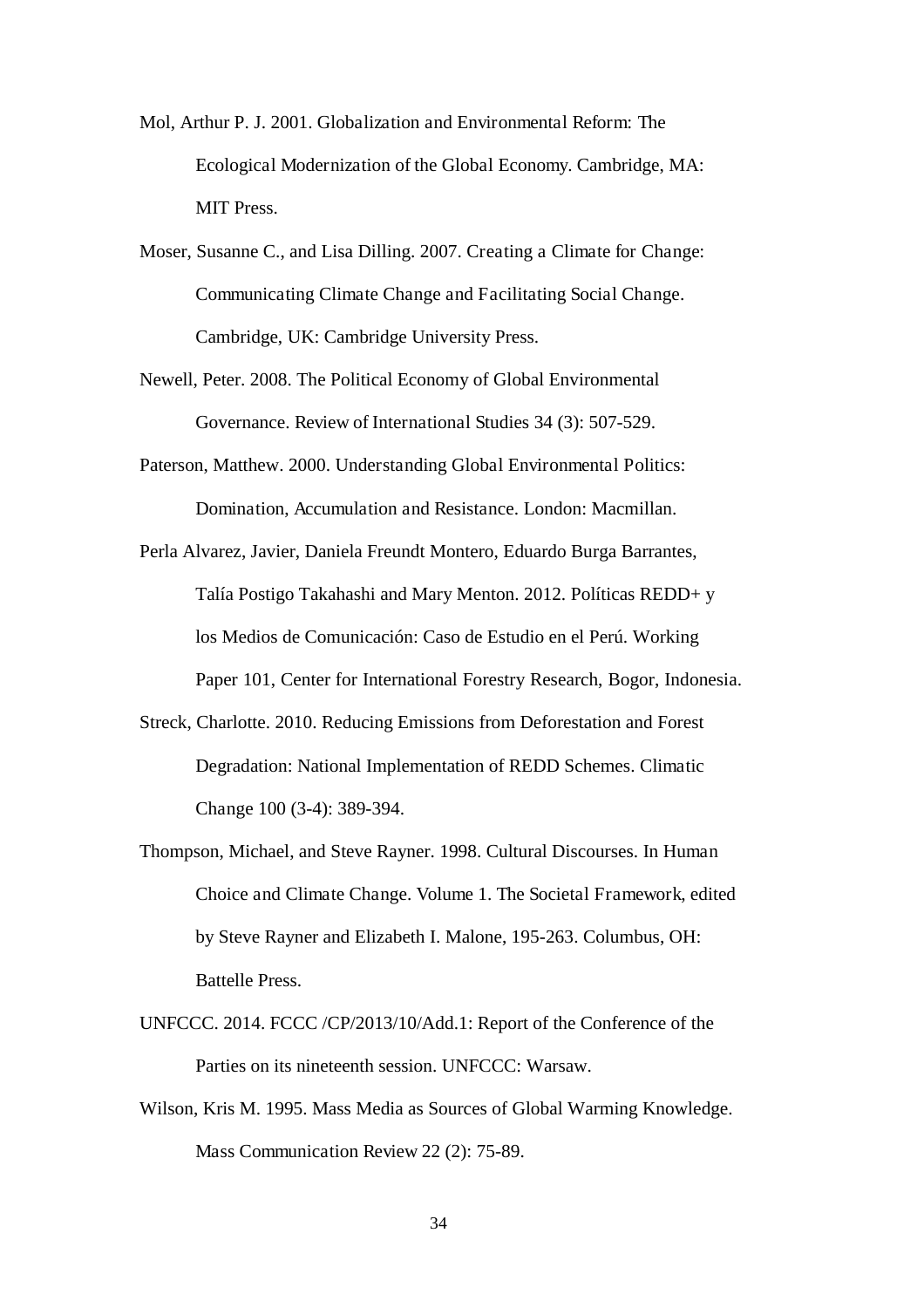Yearley, Steven. 1996. Sociology, Environmentalism, Globalization. London:

SAGE.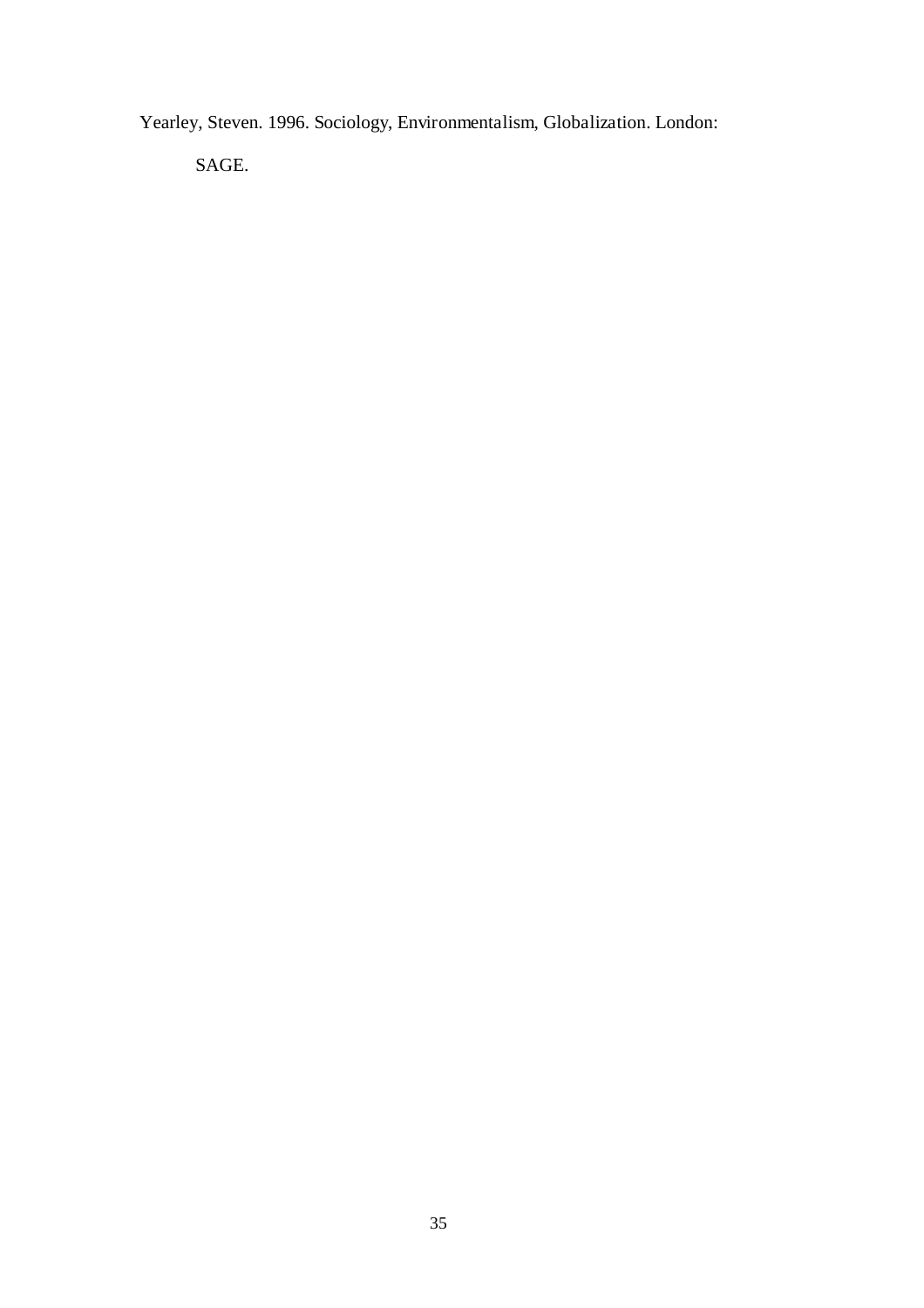# **Table 1: Number of Articles, Total Stances, and Number of Stances within**

| Country       |                              | <b>Total Number of</b> |                                                                                                    |  |  |
|---------------|------------------------------|------------------------|----------------------------------------------------------------------------------------------------|--|--|
|               | Number of<br><b>Articles</b> | <b>Stances</b>         | <b>Number of Stances</b><br>within the Fifteen Most<br><b>Frequent Stance</b><br><b>Categories</b> |  |  |
| <b>Brazil</b> | 257                          | 176                    | 122                                                                                                |  |  |
| Indonesia     | 265                          | 369                    | 230                                                                                                |  |  |
| Papua New     | 160                          | 206                    | 186                                                                                                |  |  |
| Guinea        |                              |                        |                                                                                                    |  |  |
| Vietnam       | 35                           | 34                     | 21                                                                                                 |  |  |
| Peru          | 26                           | 20                     | 15                                                                                                 |  |  |
| Nepal         | 22                           | 27                     | 24                                                                                                 |  |  |
| Cameroon      | 15                           | 20                     | 17                                                                                                 |  |  |
| <b>TOTAL</b>  | 780                          | 852                    | 615                                                                                                |  |  |

# **the Three Most Frequent Stance Categories by Country**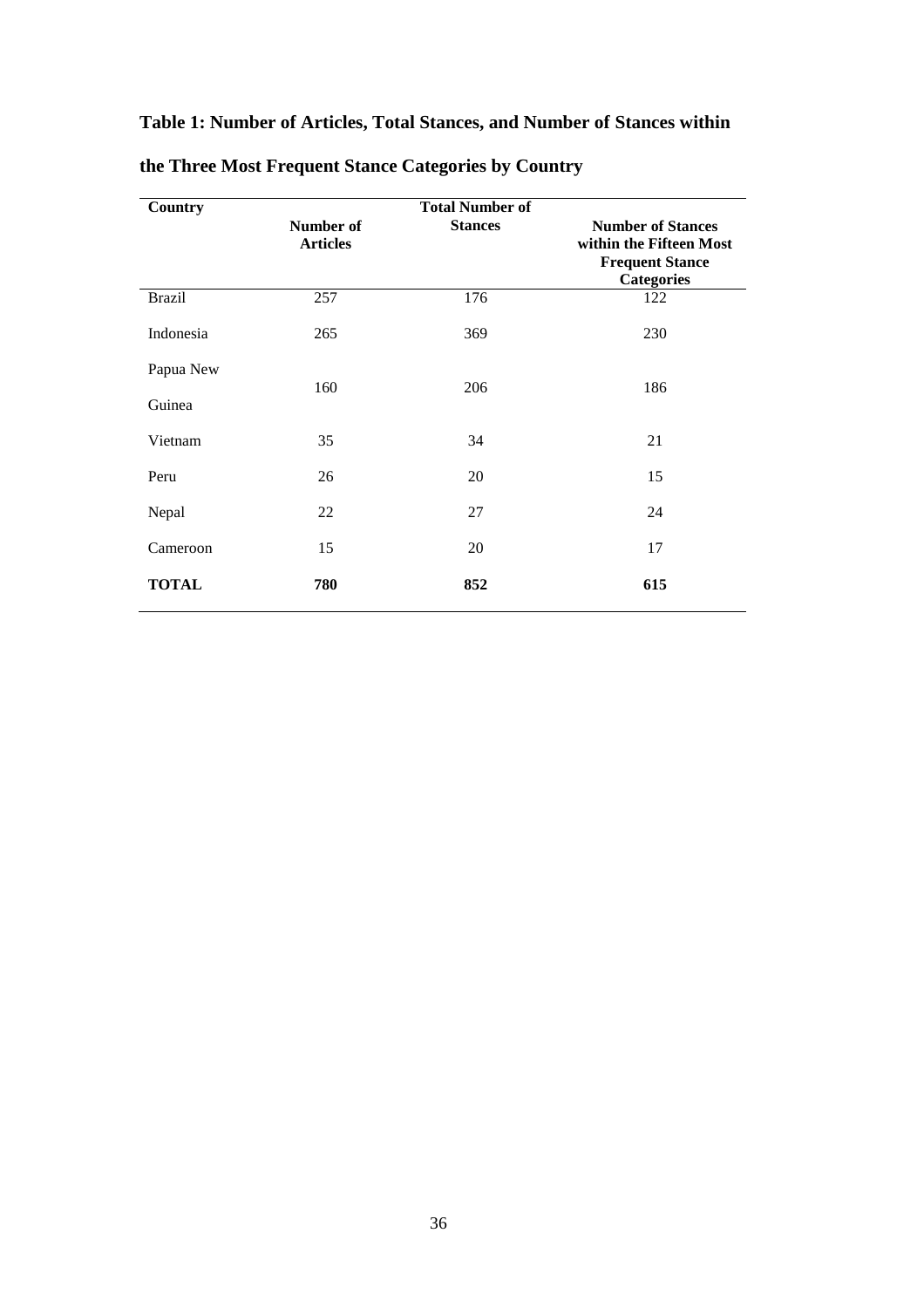|                                 | Brazil | Cameroon Indonesia |       | Nepal | Peru       | <b>PNG</b> | Vietnam |
|---------------------------------|--------|--------------------|-------|-------|------------|------------|---------|
| <b>Ecological Modernization</b> | 59%    | 63%                | 74%   | 58%   | <b>73%</b> | 38%        | 47%     |
| Green Governmentality           | 20%    | 38%                | $0\%$ | 0%    | 27%        | 7%         | 53%     |
| Civic Environmentalism          | 21%    | $0\%$              | 26%   | 42%   | 0%         | 55%        | $0\%$   |
| <b>TOTAL</b>                    | 100%   | 100%               | 100%  | 100%  | 100%       | 100%       | 100%    |

| Table 2: Discourses Represented in Stances by Country (in Percentage) |  |  |  |  |
|-----------------------------------------------------------------------|--|--|--|--|
|-----------------------------------------------------------------------|--|--|--|--|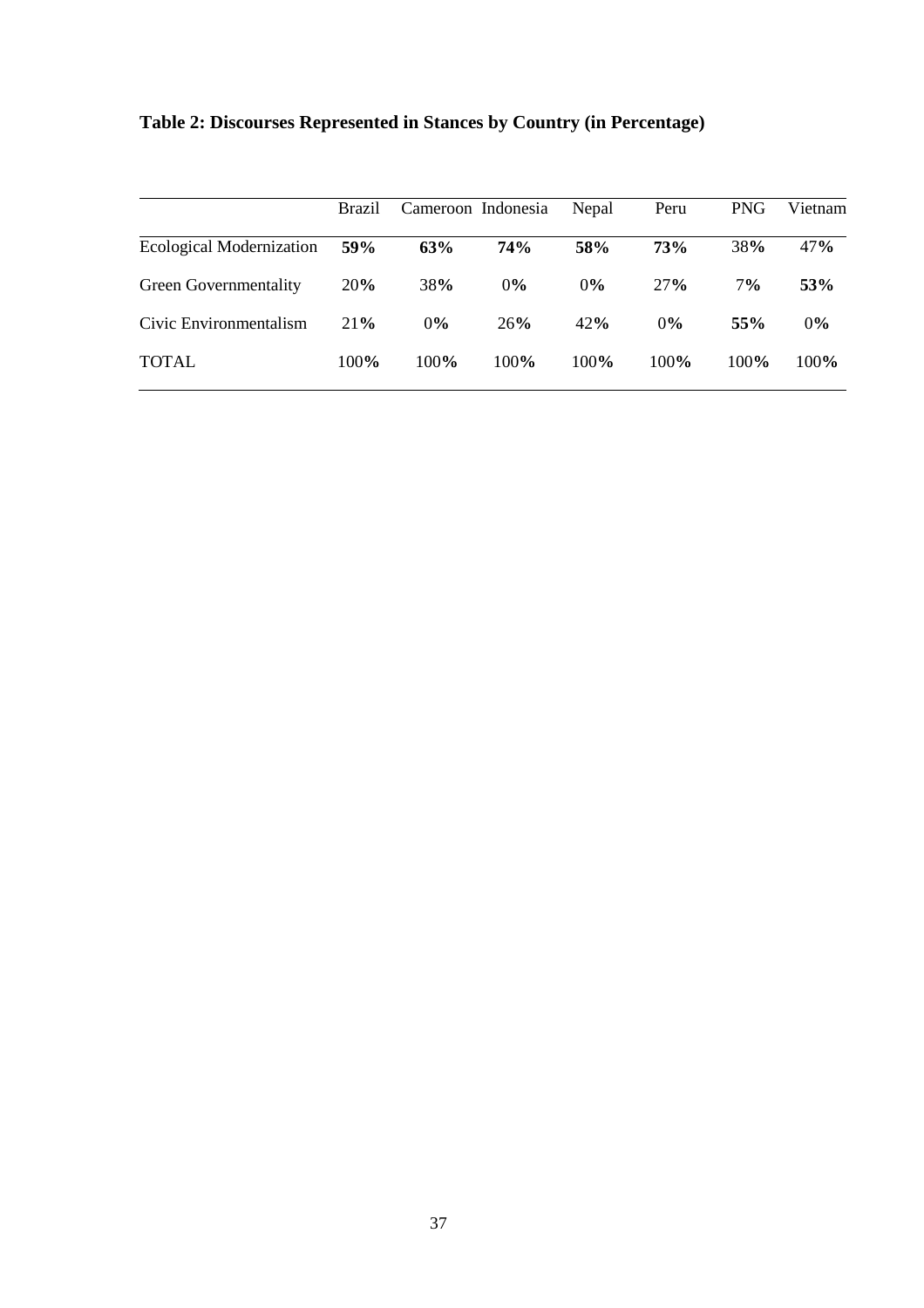|                                           | <b>Domestic</b><br><b>State</b><br>Actors                              | Foreign<br><b>Actors</b>     | <b>Domestic Civil</b><br><b>Society and Research</b> | <b>Other</b><br><b>Actors</b> |
|-------------------------------------------|------------------------------------------------------------------------|------------------------------|------------------------------------------------------|-------------------------------|
| <b>Discourse</b>                          | Percentage (total<br>Percentage<br>frequency)<br>(total)<br>frequency) |                              | <b>Organizations</b>                                 | Percentage                    |
|                                           |                                                                        | Percentage (total frequency) | (total)<br>frequency)                                |                               |
| Ecological                                | 57% (132)                                                              | $67\%$ (107)                 | 41% (44)                                             | 80% (40)                      |
| Modernization<br>Green<br>Governmentality | 11% (26)                                                               | 10% (16)                     | $10\%$ (11)                                          | $0\%$ (0)                     |
| Civic<br>Environmentalism                 | 32% (74)                                                               | 23% (36)                     | 49% (52)                                             | 20% (10)                      |
| A11                                       | 100% (232)                                                             | 100% (159)                   | 100% (107)                                           | 100% (50)                     |

# **Table 3: Distribution of Actor Groups across Discourses in Percentage\***

\* Total frequencies are in brackets, bold numbers indicates the discourse in each of the three main actor groups in most represented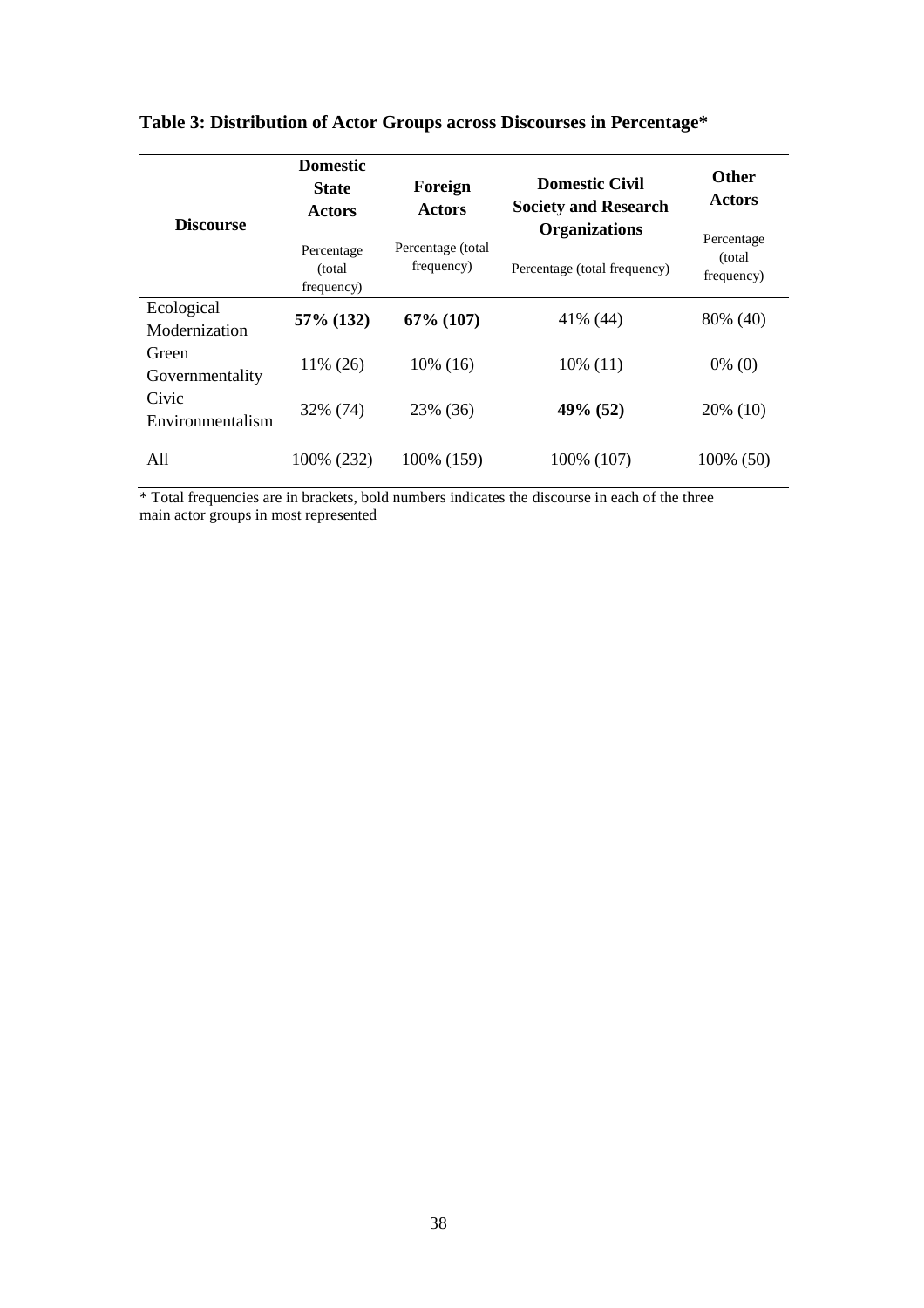# **Table 4: Stance Categories and Associated Discourse (Frequencies of**

# **Agreement versus Disagreement)**

| Category                                                                                                                           | <b>Abbreviation</b>                   | Agree | <b>Disagree</b> |  |  |  |
|------------------------------------------------------------------------------------------------------------------------------------|---------------------------------------|-------|-----------------|--|--|--|
| <b>Ecological Modernization</b>                                                                                                    |                                       |       |                 |  |  |  |
| $REDD+$ (or forests) should be part of the<br>global solution to climate change                                                    | Global solution                       | 123   | 6               |  |  |  |
| Developed countries should finance<br>REDD+                                                                                        | Global financial support              | 117   | 2               |  |  |  |
| REDD+ should be financed by a carbon<br>offsetting market mechanism                                                                | Carbon markets                        | 42    | 27              |  |  |  |
| REDD+ will provide co-benefits apart<br>from combating climate change                                                              | Co-benefits                           | 27    | 1               |  |  |  |
| REDD+ is a win-win; it can protect the<br>forest and support income/development                                                    | Win-win                               | 10    | $\mathbf{0}$    |  |  |  |
| REDD+ can generate large amounts of<br>funding                                                                                     | Funding opportunity                   | 4     | $\overline{4}$  |  |  |  |
| Total                                                                                                                              |                                       | 323   | 40              |  |  |  |
|                                                                                                                                    | <b>Green Governmentality</b>          |       |                 |  |  |  |
| REDD+ should compensate for the<br>opportunity cost of forest conversion                                                           | Opportunity cost                      | 22    | 1               |  |  |  |
| REDD+ needs greater international<br>leadership and accountability                                                                 | International leadership              | 15    | 3               |  |  |  |
| REDD+ will require major technical and<br>financial assistance                                                                     | Technical/financial<br>assistance     | 6     | $\theta$        |  |  |  |
| Domestic beneficiaries of environmental<br>services should finance REDD+                                                           | User pays                             | 5     | 2               |  |  |  |
| The country should join<br>international/multilateral efforts to<br>protect forests through REDD+                                  | Joining global efforts                | 5     | $\mathbf{0}$    |  |  |  |
| Total                                                                                                                              |                                       | 53    | 6               |  |  |  |
|                                                                                                                                    | <b>Civic Environmentalism</b>         |       |                 |  |  |  |
| REDD+ will require major governance<br>and institutional reform                                                                    | Governance                            | 102   | 17              |  |  |  |
| Respect for local rights, inclusion in<br>decision-making, and empowerment are<br>needed for communities to capitalize on<br>REDD+ | Empowerment                           | 42    | 4               |  |  |  |
| REDD+ funding and corruption will<br>encourage exploitation of local<br>community rights                                           | <b>Exploitation</b> of<br>communities | 23    | $\mathbf{0}$    |  |  |  |
| Money earned through REDD+ should<br>benefit local, poor, and indigenous<br>communities                                            | Community benefits                    | 5     | $\overline{0}$  |  |  |  |
| Total                                                                                                                              |                                       | 172   | 21              |  |  |  |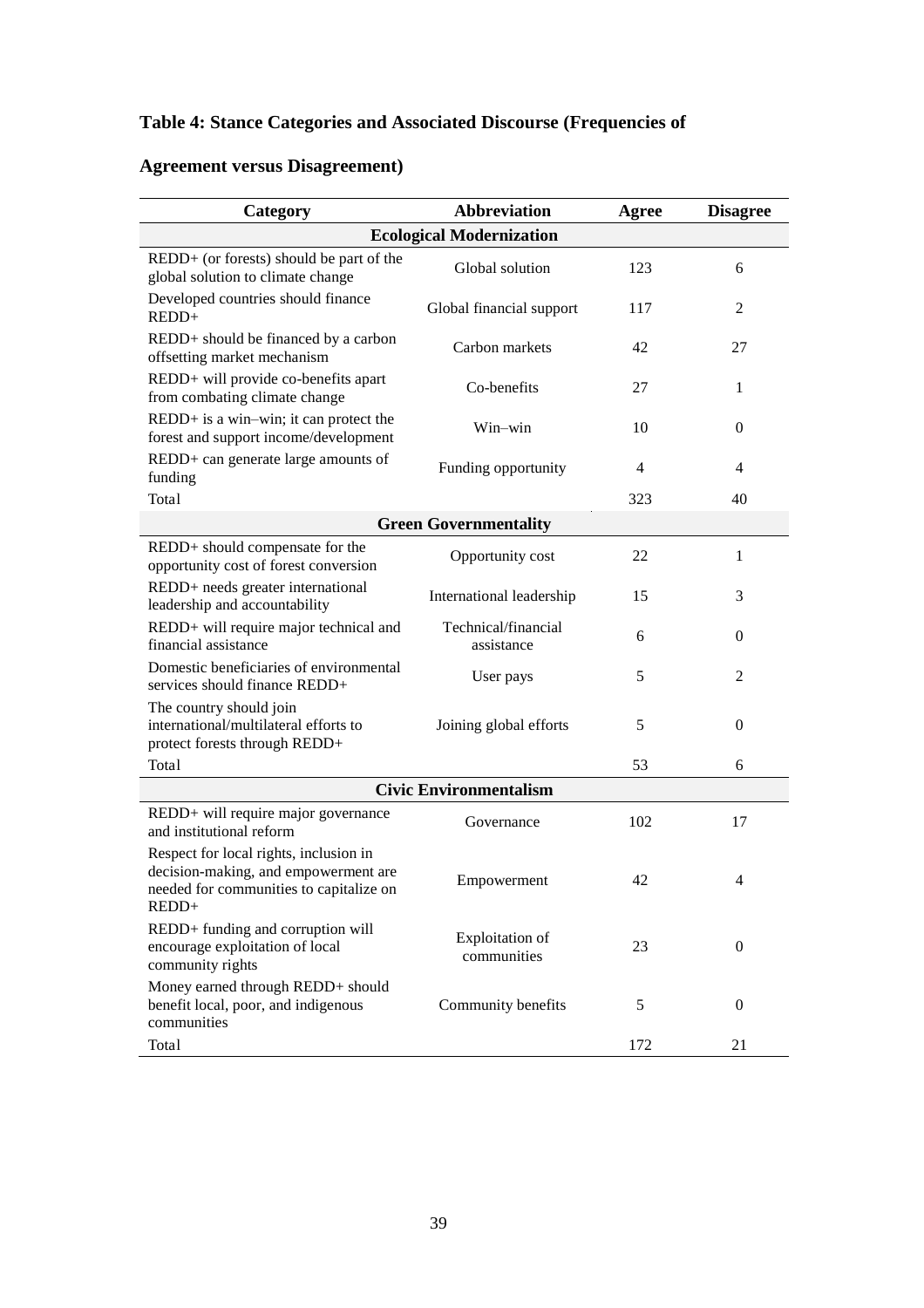### **Figure 1: Environmental Discourse and Transformational change**

Business-as-usual

Weak Ecological Modernization Green Governmentality<br>Reformist Civic Environmentalism **Strong Ecological Modernization** Reflexive Green Governmentality<br>Radical Civic Environmentalism

Transformational change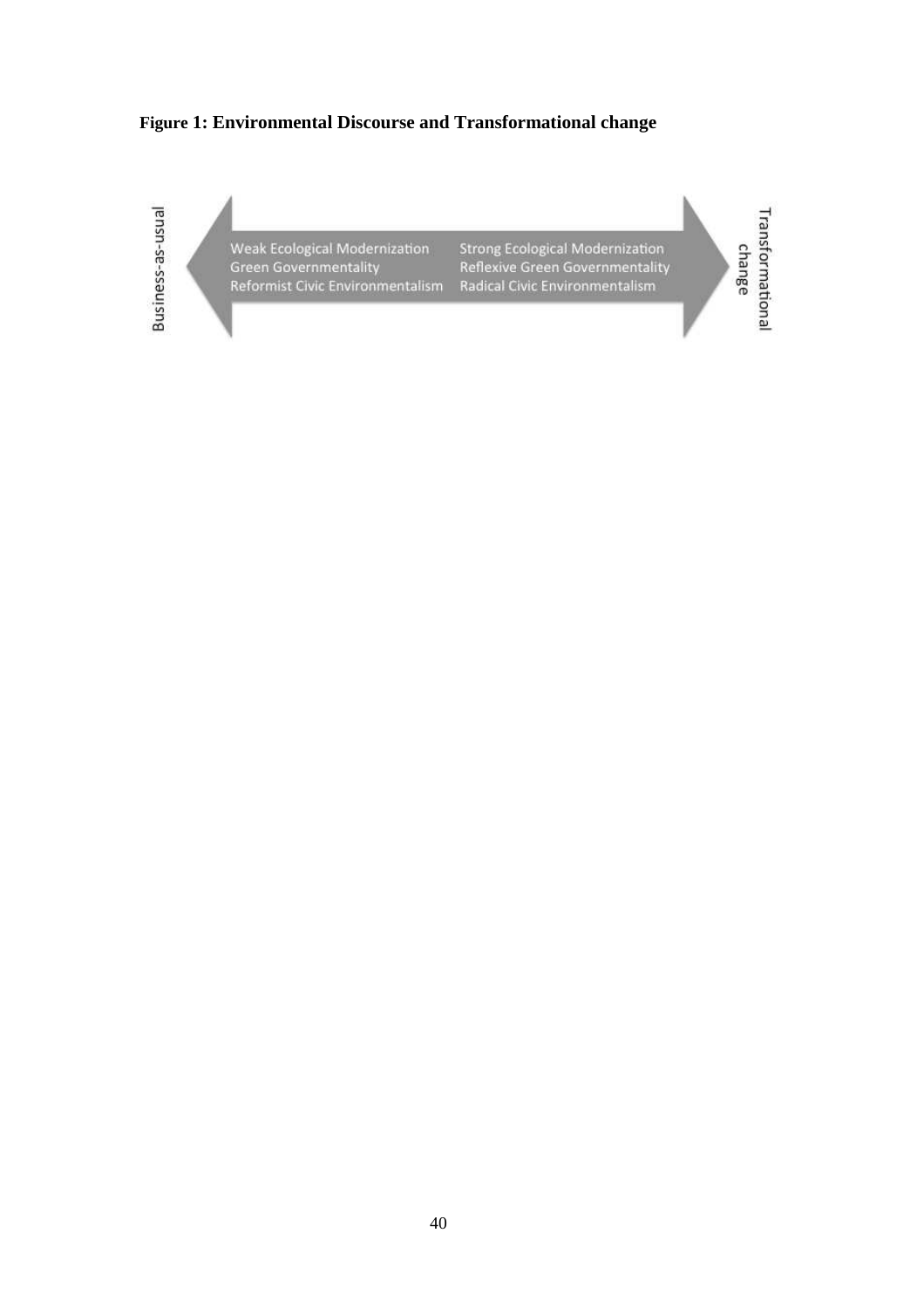

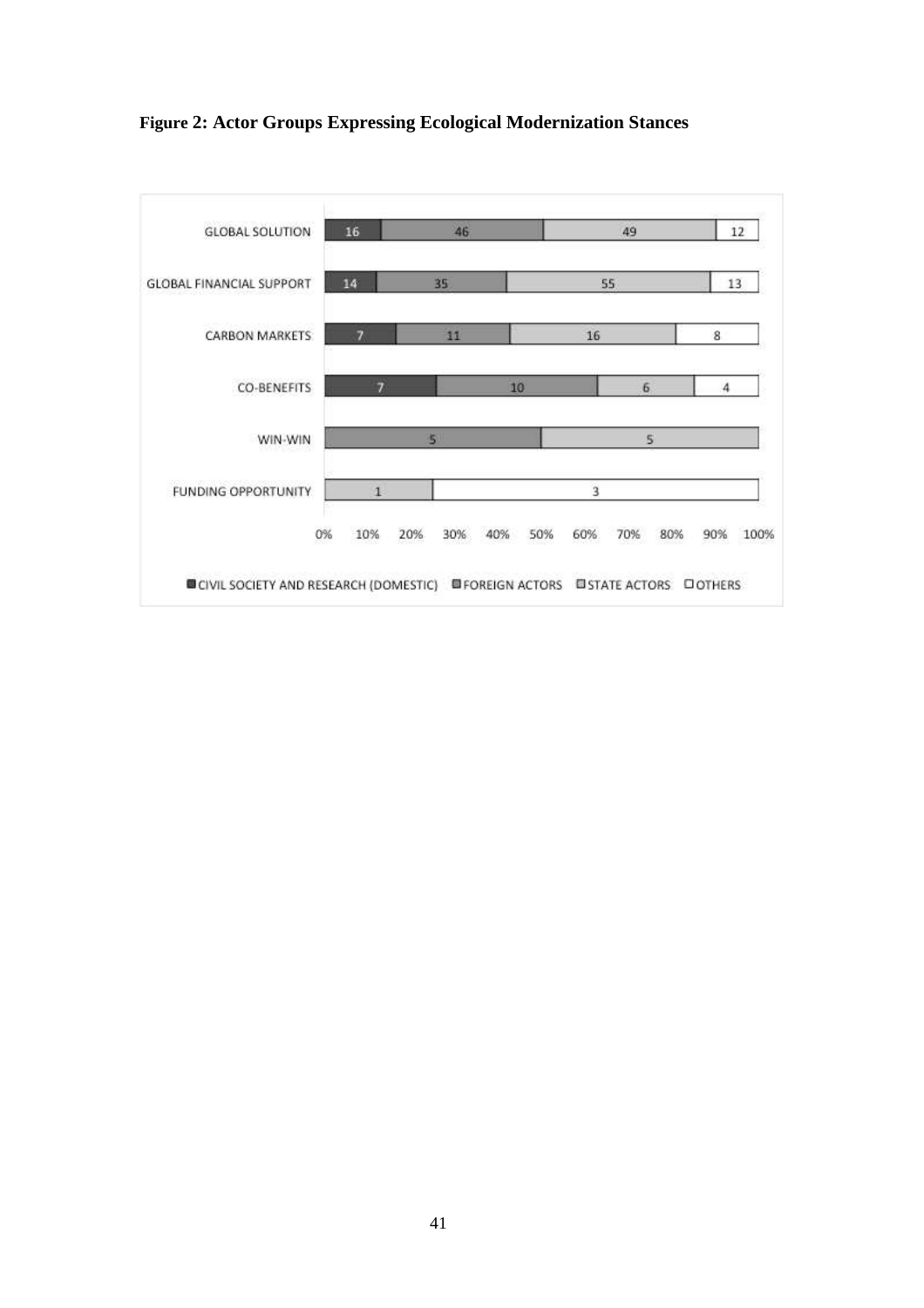

**Figure 3: Actor Groups Expressing Green Governmentality Stances**